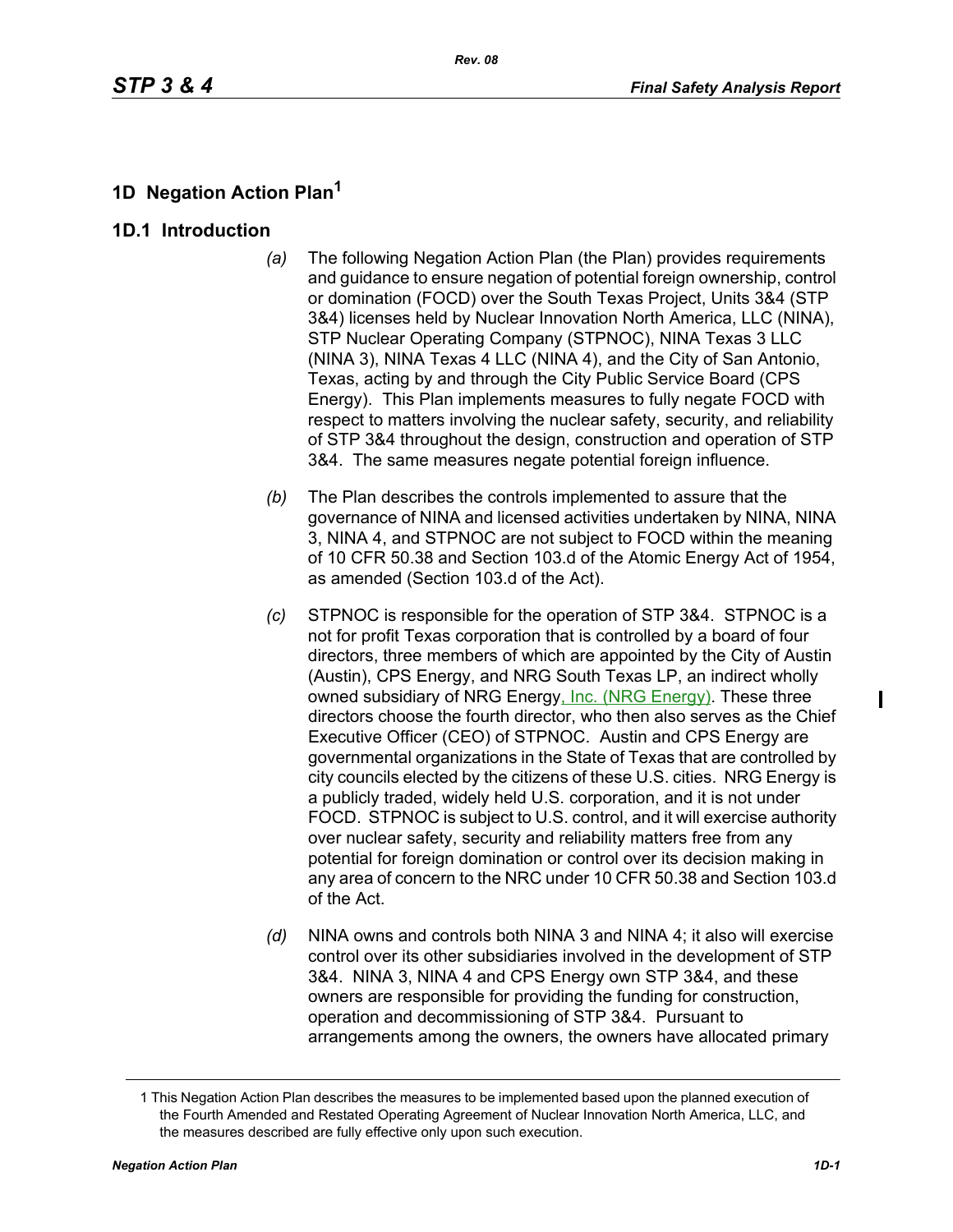responsibility for funding construction activities to NINA 3 and NINA 4. NINA is the lead applicant and lead licensee responsible for design and construction of each unit until the date on which the Commission makes a finding that acceptance criteria are met under 10 CFR 52.103(g) or allowing operation during an interim period under the combined license under 10 CFR 52.103(c), at which point STPNOC will be the lead licensee responsible for operations.

- *(e)* This Plan has been developed using the guidance provided by the NRC's "Final Standard Review Plan on Foreign Ownership, Control, or Domination," 64 FR 52355 (September 28, 1999) (FOCD SRP). Defense in depth is provided through a number of measures in order to ensure that there is U.S. control over matters relating to nuclear safety, security and reliability, including most significantly the NINA security programs and NINA safety programs, including Quality Assurance. These measures effectively negate the risk that NINA's foreign owned parent company or companies or foreign lenders might exercise control, domination, or influence over matters that are required to be under U.S. control pursuant to the terms of 10 CFR 50.38 and Section 103.d of the Act.
- *(f)* The negation measures are implemented primarily through the terms of the Fourth Amended and Restated Operating Agreement of Nuclear Innovation North America, LLC (the NINA LLC Agreement). Additional requirements and further details regarding implementation of the negation measures are included in this Plan.
- *(g)* The terms of the NINA LLC Agreement provide that a Security SubcommitteeCommittee of the NINA Board will be established not later than the first pouring of any safety related concrete for STP 3&4. The Security SubcommitteeCommittee has the exclusive right to exercise the Board's authority over the matters that are required to be under U.S. control. The Security SubcommitteeCommittee is made up of U.S. citizens, the majority of whom must be independent directors, who are not employed by NINA, its subsidiaries, its owners, or any of their affiliates. Until the Security SubcommitteeCommittee is established, the Chief Executive Officer (CEO) of NINA will perform the functions of the Security SubcommitteeCommittee, except the right to approve a new CEO. Because the Member Director appointed by NRG Energy controls 90% of the votes on the Board of Directors under the current ownership structure of NINA, the NRG Member Director controls the selection of the independent directors.
- *(h)* The governance measures implemented for NINA flow through to the actions of NINA 3 and NINA 4, pursuant to requirements imposed through the governance arrangements for these entities and their parent companies. These entities have adopted provisions to assure

ı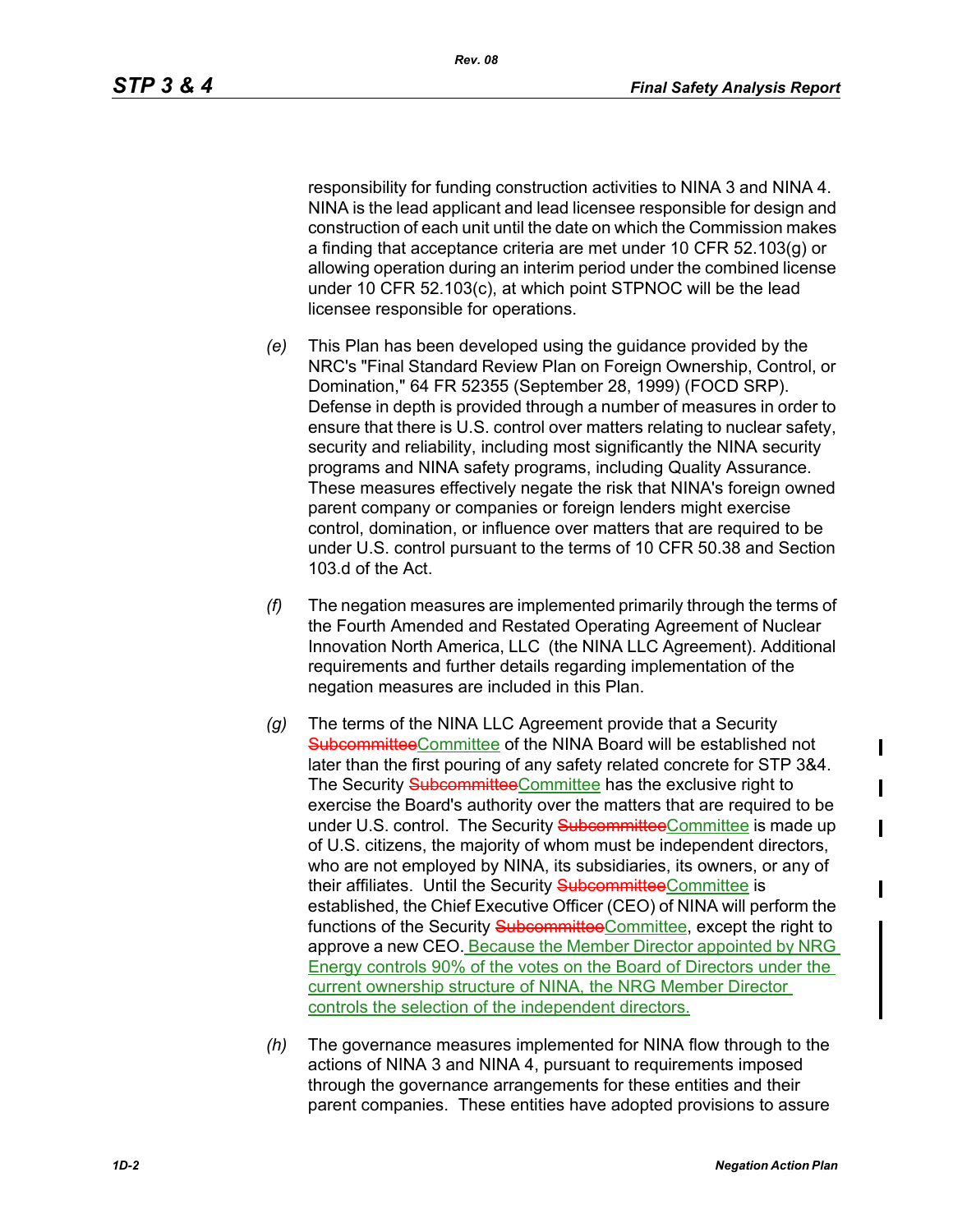ı

that the NINA Security SubcommitteeCommittee exercises ultimate control and direction over matters required to be under U.S. control.

- *(i)* In addition, NINA will also establish a Nuclear Advisory Committee (NAC), prior to pouring any safety related concrete for STP 3&4. The NAC is made up of a group of independent U.S. citizens who are experienced in national security and nuclear safety matters<sub></sub>. It provides an oversight function to advise NINA regarding its ongoing compliance with the FOCD restrictions imposed by U.S. law and NRC regulation. If necessary, the NAC can alert the U.S. Government regarding issues involving potential non-compliance with the applicable requirements.
- *(j)* NINA's security programs, including its Safeguards Information Program, assure that only authorized persons are provided access to security related information in accordance with applicable program requirements, and this Plan provides measures to assure that interpretation and implementation of those program requirements are administered under U.S. control. NINA does not possess or control access to restricted data or classified national security information. NINA is not aware of any personnel assigned to NINA (contract personnel, including employees loaned from STPNOC) that are currently maintaining security clearances that would authorize access to restricted data or classified national security information. To the extent that any NINA contract personnel may obtain security clearances in the future or that NINA may hire contract employees that maintain security clearances, such personnel would do so subject to the requirements of security programs controlled by their employer companies and not controlled by NINA. NINA will not interfere with the administration of such programs by other companies, and NINA will require that its personnel comply with all applicable requirements relating to such information.
- *(k)* Upon acceptance of this Plan, changes to this Plan may only be made upon the recommendation of NINA's CEO or upon the recommendation of STPNOC's CEO, and approval of the NINA Security SubcommitteeCommittee. However, any proposed change that would result in a decrease in the effectiveness of this Plan will not be implemented without the prior approval of the NRC. This Plan also will be subject to the reporting requirements applicable to the FSAR.
- *(l)* Certain FOCD negation measures described in this Plan have been implemented in the NINA LLC Agreement, because it provides for the governance of NINA. NINA will provide NRC with 30 days prior written notice before implementing any material changes to the FOCD negation measures in the NINA LLC Agreement.
- *(m)* NINA's CEO and Chief Nuclear Officer (CNO) have a special role in assuring that the requirements of this Plan are met, because they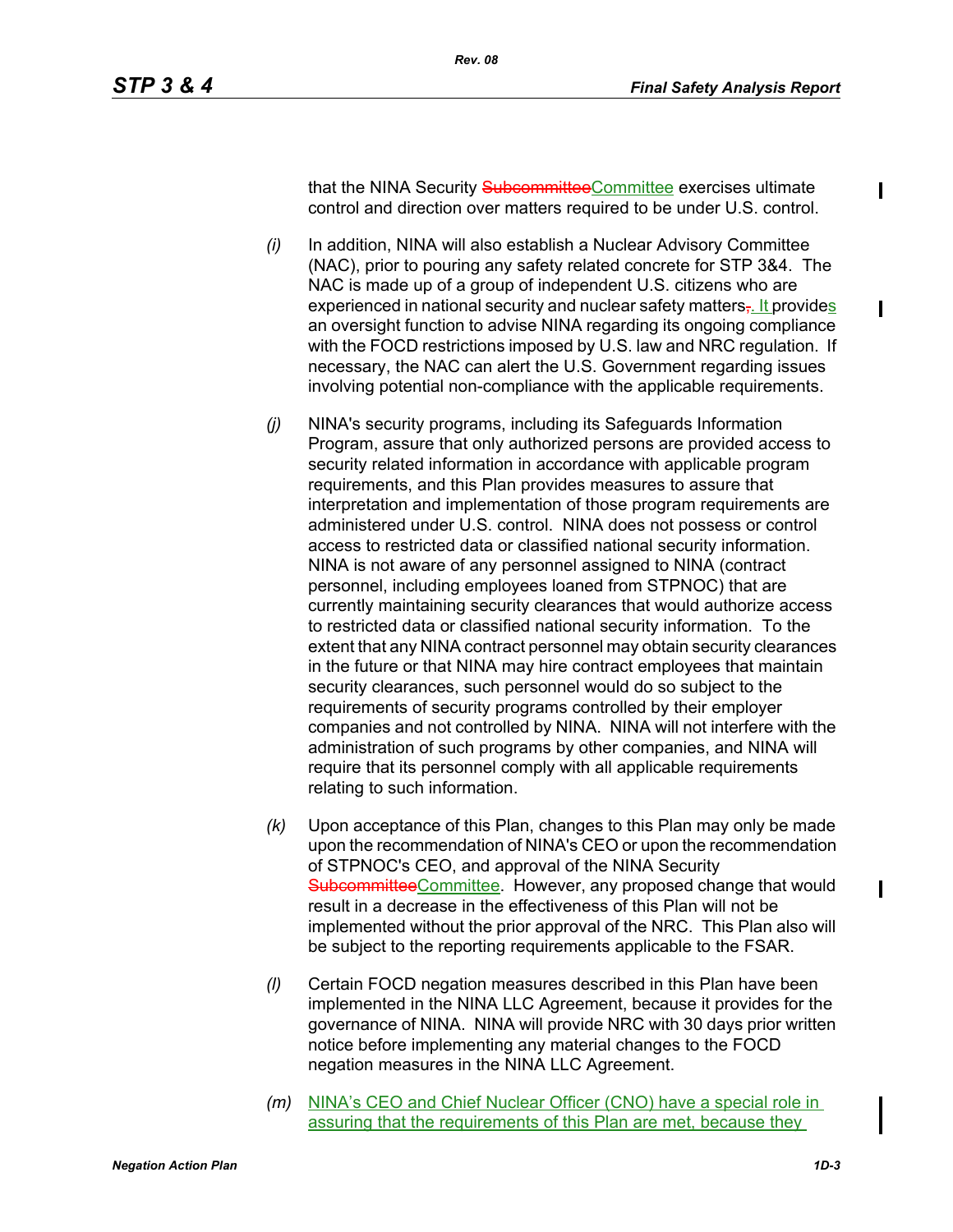interact with the NINA Board and its owners, and they oversee the entire STP 3&4 organization. As such, the CEO and CNO have the ability to identify potential FOCD issues involving both direct foreign owner contact at the Board level and indirect contacts that might be made throughout the organization. The CNO is responsible for the NINA Quality Assurance Program (QA Program) and Safeguards Information Program (SGI program), and as such, the CNO assures U.S. control of these programs. The NINA CEO is responsible for this Plan and may delegate roles and responsibilities to the CNO or other executive management personnel. During STP 3&4 operations, roles and responsibilities for assuring the effective implementation of this Plan may be delegated to the STPNOC CEO and STPNOC executive management team.

## **1D.2 Governance of Nuclear Innovation North America, LLC**

- (a) NINA is a Delaware limited liability company. NINA is **eurrently-**owned approximately 89.5%90% by the NRG Energy Member (NRG Member) of NINA, Texas Genco Holdings, Inc. (Texas Genco), a Texas corporation, and 40.5% less than 10% by the Toshiba Member of NINA, Toshiba America Nuclear Energy Corporation (Toshiba America Nuclear), a Delaware corporation. NRG Energy, A Delaware corporation, owns 100% of the voting stock of Texas Genco. Toshiba America Nuclear is a wholly owned subsidiary of Toshiba America, Inc., a Delaware corporation, which is a wholly owned subsidiary of Toshiba Corporation, a Japanese corporation (together, with its U.S. subsidiaries, referred to as the Toshiba Companies). Stone & Webster-Inc. (S&W) The Shaw Group Inc., a Louisiana corporation, has the right to acquire an ownership interest in NINA from NRG Energy, which would reduce NRG Energy's interest in NINA. S&W is a wholly ownedsubsidiary of The Shaw Group Inc., a Louisiana corporation, which is publicly traded on the New York Stock Exchange. The exact percentage of potential ownership by The Shaw Group is variable, but as of January 1, 2012 it is estimated it would be less than 5%.
- *(b)* The ownership percentages of the owners can change over time based upon S&W exercising their options to acquire ownership interests or based upon equity contributions by the members being made to fund NINA activities in amounts that are disproportionate to the ownership interests of the members. If this occurs, the interests of one or more members may be reduced through dilution, whereas the interests of one or more other members may be increased through accretion. In addition, one or more of the owners may extend credit or otherwise make loans to NINA. However, such arrangements would not affect ownership percentages or voting rights under the terms of the NINA **LLC Agreement.** The Board of Directors of NINA is fully vested with and delegated with authority by the owners ("Members") to conduct the management of the NINA. The Board of Directors operates generally by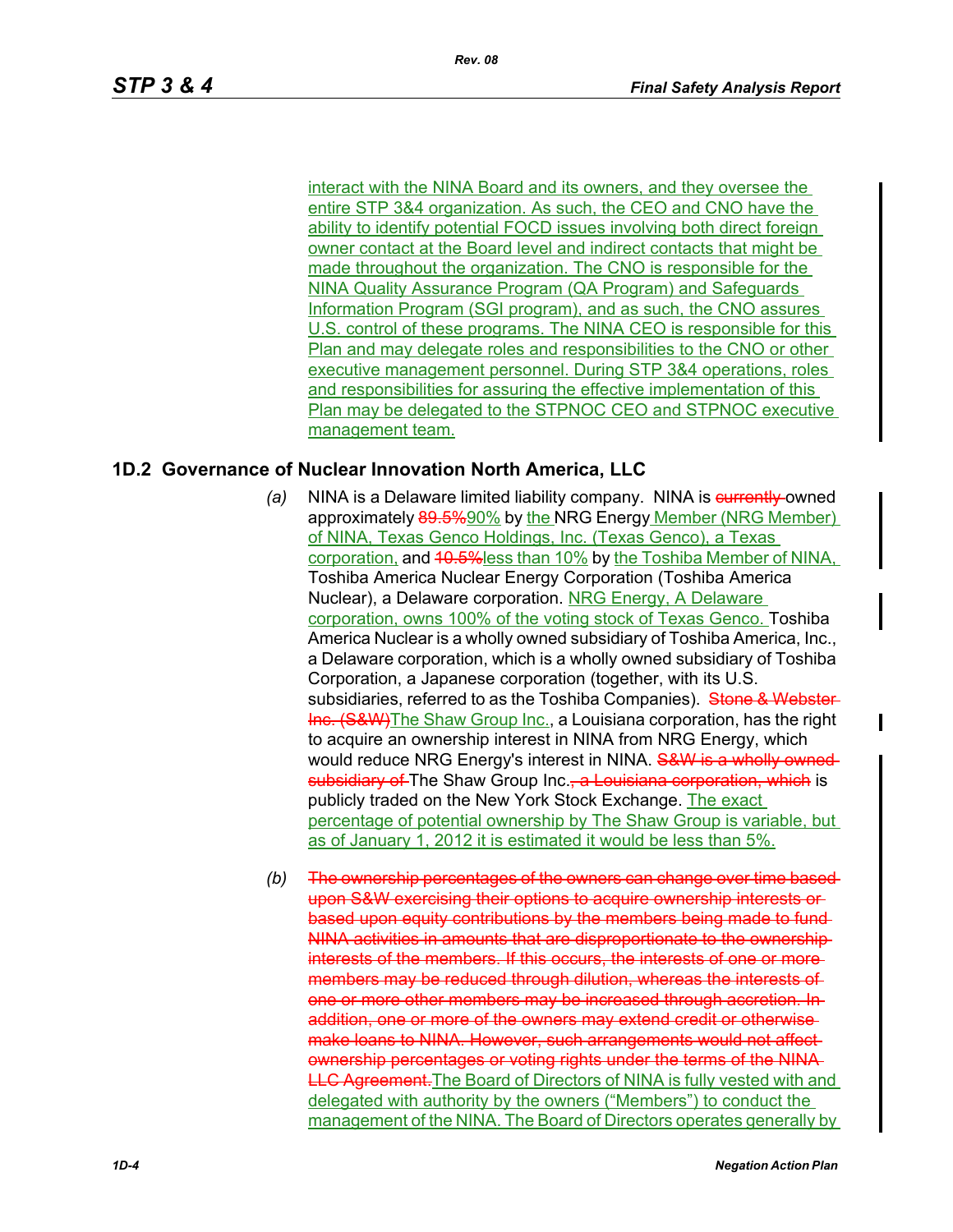majority or supermajority vote of the Member Directors, each of whom votes based upon the Member's ownership interests. As such, the NRG Energy Member Director with approximately 90% of the votes holds a majority and supermajority vote to decide most Board matters, including the selection of the CEO and the CNO of NINA, the members of the Security Committee, and the members of the Nuclear Advisory Committee.

- *(c)* To allow for flexibility regarding NINA's ownership assumes that the NINA ownership structure could include having a foreign owner or combination of foreign owners with ownership shares that are substantially greater than 50%, but NINA will assure that U.S. owners at all times hold at least 10% of the equity of NINA. NINA will provide prior notice to the NRC regarding any material changes in NINA's ownership or the ownership of NINA 3 or NINA 4. In any event the negation measures of this Plan will nevertheless assure U.S. cort over matters that are required to be under U.S. control. This will negate the risk of the STP 3&4 licenses being subject to potential FOCD within the meaning of 10 CFR 50.38 and Section 103.d of the Act. Prior to the execution of the documents necessary to implement any proposed change of ownership of NINA that either individually, or when combined with prior changes, would result in a change in ownership greater than 5% of NINA, NINA shall provide complete information to the NRC regarding the proposed transaction and seek either an NRC threshold determination that no license transfer approval is required or NRC's prior written consent to a license transfer pursuant to 10 CFR 50.80.
- *(d)* NINA will assure that at least 50% of the funding for any licensed construction activity is funded from U.S. sources whether through loans or through equity.

## **1D.2.1 NINA Board of Directors**

- *(a)* The business and affairs of NINA are and will be managed under the direction of a Board of Directors (Board), consisting of member appointed directors (Member Directors) including a director to act as Chairman, and two independent directors, who are selected and appointed by the Member Directors. The Chairman is selected by the Member Directors from among their number. The Chairman presides over the meetings of the Board, and otherwise fulfills the functions of the Chairman. The Chairman, and anyone acting for the Chairman, must be a U.S. citizen.
- *(b)* The NINA LLC Agreement provides that two independent directors, who must be U.S. citizens, are selected and appointed by the Member Directors. The independent directors are appointed for a one year term, ending January 31 of each calendar year. However, independent directors may be reappointed year after year. These directors are independent because they may not be officers or employees of NINA,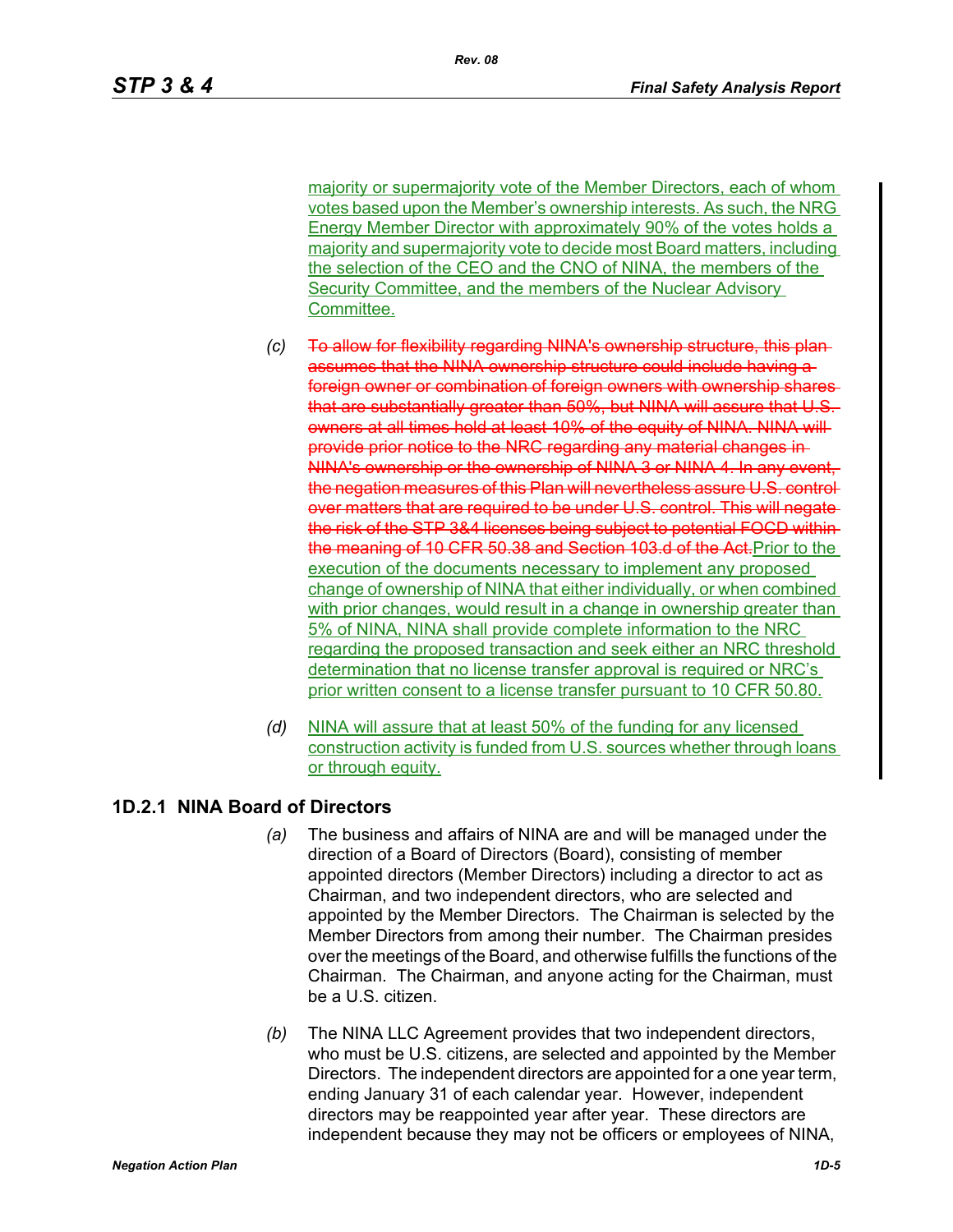any of its subsidiaries, any of its owners, or any of their affiliated companies. The independent directors and their immediate family members may not have a material relationship with NINA, its subsidiaries, or its parent companies, or their affiliates, such as by being an executive officer or employee, by receiving pension benefits or other compensation for prior service, or by being an executive officer of another company that receives significant revenue from NINA or its affiliates. In accordance with generally accepted practices, the independent directors may receive compensation from NINA for their services as directors.

- *(c)* If any independent director acquires any material ownership or other economic interest in NINA, its subsidiaries, its owners, or any of their affiliated companies, this will be reported to NINA and to the NRC. It is possible that the independent directors may have investment holdings such as in mutual funds or other similar types of pooled investments that themselves may make a wide range of investments that could include investments in issuances of NINA, its subsidiaries, its owners, or their affiliated companies. Given the impracticality of monitoring and/or limiting such investments, it is NINA's intention that such investments would not be considered "material." Direct holdings in securities, bonds or other issuances of NINA, its subsidiaries, its owners, or their affiliated companies would be considered material and reportable.
- *(d)* Significantly, the Chairman and the two independent U.S. citizen directors serve on a Security SubcommitteeCommittee, which has been assigned "exclusive authority" to vote upon and decide for the Board all matters coming before the Board that relate to nuclear safety, security or reliability. In addition, any matter that must be decided under U.S. control can be elevated to the Security SubcommitteeCommittee, and mechanisms have been established to provide for such matters to be elevated to the Security SubcommitteeCommittee when necessary. The details of this authority are described further below in Section 2.2 of this Plan.
- *(e)* The Board as a whole has been delegated authority to decide various matters, notwithstanding any delegations of authority to the CEO and other officers. Ordinarily, the Board as a whole would decide these matters which are listed in Section 5.1(a) of the NINA LLC Agreement. However, this reserved authority is itself subject and subordinate to the exclusive authority of the Security SubcommitteeCommittee. Thus, if U.S. control must be exercised over a Section 5.1(a) matter, such matter would be decided by the Security **Subcommittee**Committee. Pursuant to Section 5.1(c) of the NINA LLC Agreement, the Member Directors of NINA vote based upon their Member's ownership percentage of NINA. As such the NRG Energy Member Director casts approximately 90% of the votes and the Toshiba Member Director casts

ı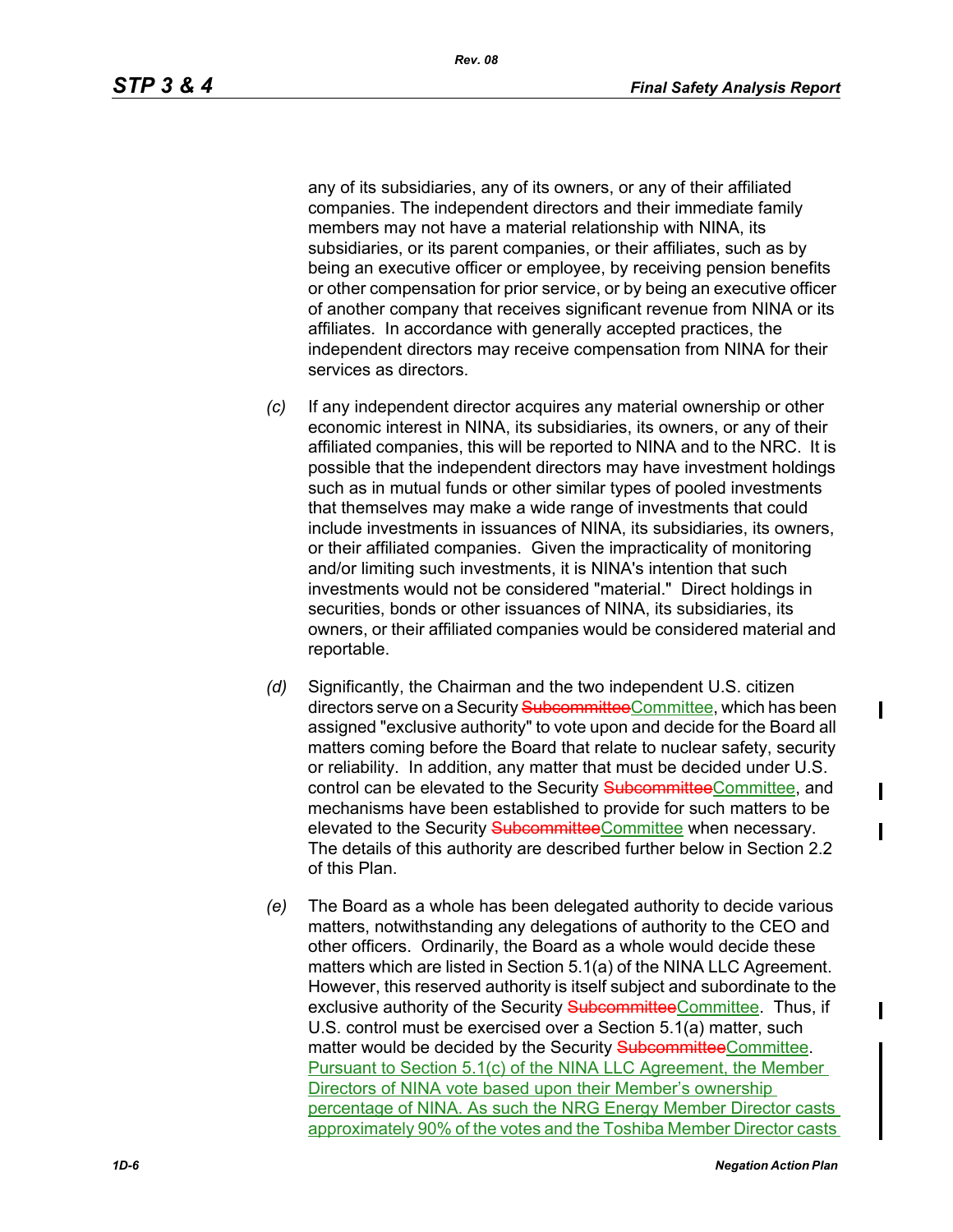approximately 10% of the votes. Decisions are to be made by majority vote, except:

- *(i)* the decisions listed in Section 5.1(d)(i), which require a 66 2/3% vote;
- *(ii)* the decisions listed in Section 5.1(d)(ii), which require a 100% vote; and
- *(iii)* the limited decisions listed in Section 5.1(d)(iii), which require an affirmative vote by the Toshiba Member Director (such as carrying on business other than that specified in the NINA LLC Operating Agreement or liquidating or dissolving the company).

Provided, however, that all decision-making by the NINA Board of Directors is subject to the delegated authority to the Security Committee.

*(f)* The Board may delegate authority to the CEO and other executive personnel of the company. It also benefits from the advice and oversight of the members of the Nuclear Advisory Committee, who have substantial expertise in national security and nuclear safety matters, the details of which are described further below in Section 2.4 of this Plan.

### **1D.2.2 Security SubcommitteeCommittee**

*(a)* The NINA LLC Agreement provides for a broad delegation of exclusive authority to the Security SubcommitteeCommittee, in order to assure that the U.S. citizen directors, including the Security SubcommitteeCommittee's majority of independent directors, have the ultimate authority to make the corporate decisions for NINA regarding: (1) any matter that is to be brought before the Board, where U.S. legal and regulatory requirements direct that the matter must be decided under U.S. control; or (2) any matter that ordinarily might be decided by corporate officers, but where there is a concern that decision making regarding the matter may be subject to foreign control or influence, and U.S. legal and regulatory requirements direct that the matter must be decided under U.S. control. In other words, the Security Committee itself has the authority to decide that a matter must be decided by the Security Committee. The Board and Security SubcommitteeCommittee delegate authority over the day to day management of the affairs of NINA to its executive personnel. However, as discussed further below, the NINA governance is structured to ensure that the required U.S. control over matters of safety, security and reliability is not circumvented by having suchissues decided without consultation with and oversight by the Security SubcommitteeCommittee, whenever necessary.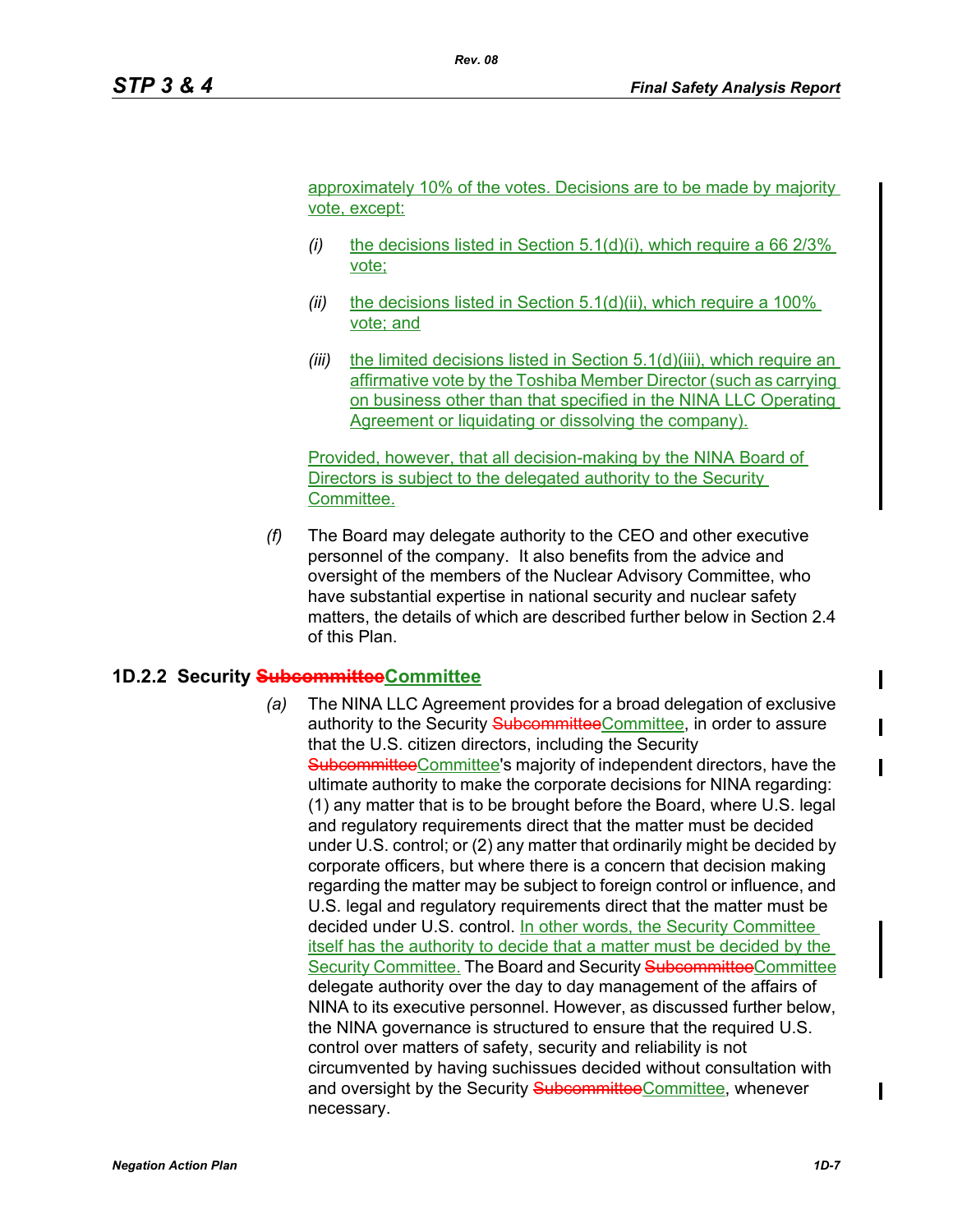I

- *(b)* Section 5.1(e) of the NINA LLC Agreement provides that the Security SubcommitteeCommittee has and shall exercise the exclusive authority of the Board to vote and decide the following matters:
	- *(A)* Any matter that, in view of U.S. laws or regulations, requires or makes it reasonably necessary to assure U.S. control;
	- *(B)* Any matter relating to nuclear safety, security or reliability, including, but not limited to, the following matters:
		- (1) Implementation or compliance with any NRC generic letter, bulletin, order, confirmatory order or similar requirement issued by the NRC;
		- (2) Prevention or mitigation of a nuclear event or incident or the unauthorized release of radioactive material;
		- (3) Placement or restoration of the plant in a safe condition following any nuclear event or incident;
		- (4) Compliance with the Atomic Energy Act of 1954 (as in effect from time to time), the Energy Reorganization Act of 1974 (as in effect from time to time), or any NRC rule;
		- (5) The obtaining of, or compliance with, a specific license issued by the NRC and its technical specifications;
		- (6) Conformance with a specific Final Safety Analysis Report, or other licensing basis document; and
		- (7) Implementation of security plans and procedures, control of security information, control of special nuclear material, administration of access to controlled security information, and compliance with government clearance requirements regarding access to restricted data;
	- *(C)* Any other issue reasonably determined by a majority of the members of the Security SubcommitteeCommittee in office, in their prudent exercise of discretion, to be an exigent nuclear safety, security or reliability issue; and
	- *(D)* Appointment of any successor CEO of the Company and<del>, if one is</del> appointed. Chief Nuclear Officer of the Company, in each case as nominated by the Board.
- *(c)* The provisions of Section 5.1(e)(ii)(C) make clear that this broad authority includes the authority for the Security SubcommitteeCommittee to decide that a matter involves an issue that

 $\mathbf I$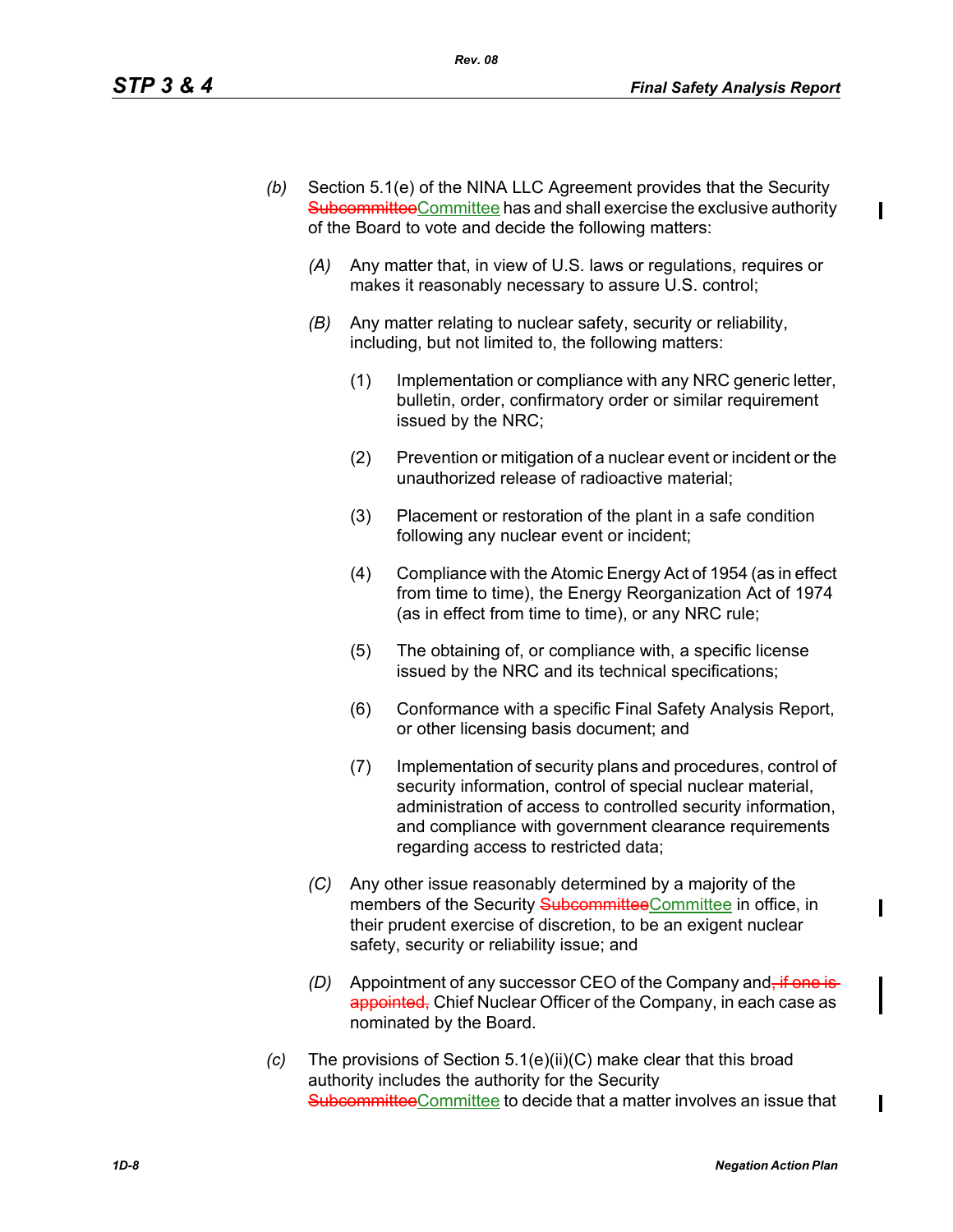must be decided under U.S. control and therefore must be brought before and decided by the Security SubcommitteeCommittee.

- *(d)* In order to assure that control would be exercised by U.S. citizens who are independent from any foreign entities, Section 5.1(e)(iii) of the NINA LLC Agreement provides that the attendance and participation of the two independent U.S. citizen directors is required to constitute the required quorum for the Security SubcommitteeCommittee to conduct business.
- *(e)* The ordinary affairs of NINA are managed day to day by the company's executive personnel and managers and supervisors. The Board and the Security SubcommitteeCommittee have delegated authority to the company's executive personnel, but such delegation is subject to limitations including the ultimate authority of the Board and the Security SubcommitteeCommittee to make decisions for NINA when necessary. In order to assure that such day to day issues do not fall subject to FOCD in a way that would circumvent the intended U.S. control and authority of the Security SubcommitteeCommittee, the NINA LLC Agreement provides for a variety of mechanisms by which such issues could be raised and put before the Security SubcommitteeCommittee, if necessary. Section 5.1.(e)(iv) of the NINA LLC Agreement provides that a Special Meeting of the Security SubcommitteeCommittee shall be conducted where a request is made that a matter be considered by the Security SubcommitteeCommittee. Such a request (requiring a Special Meeting for consideration of the matter) may be made by: (A) the CEO; (B) any member of the Security SubcommitteeCommittee; (C) the NAC; or (D) the Board. The Security Committee is required to promptly resolve any issues referred in this manner.
- *(f)* Thus, if a circumstance were to arise where an officer or manager had questions about potential foreign control, domination or influence over a matter, the issue could simply be raised within the NINA organization for further review and consideration. Ultimately, the CEO would be in a position to assess whether the matter was being properly decided free from any inappropriate foreign control, domination or influence, or if the concern should be referred so that the matter would be brought before the Security SubcommitteeCommittee. The CEO's role in this regard is described further below in Section 2.3. In any event, any person involved in the licensing, design, construction or operation of STP 3&4 (or STP 1&2) may raise a concern regarding any potential FOCD issue. Such a concern may be raised in any manner in which a safety concern may be raised (*e.g.*, supervisor, manager, Corrective Action Program, Employee Concerns Program, or NRC). If any person is not satisfied with the resolution of an FOCD concern that is not referred to the Security Committee, that person may raise the issue directly to one or more members of the Security Committee. If any member of the

 $\blacksquare$ 

ı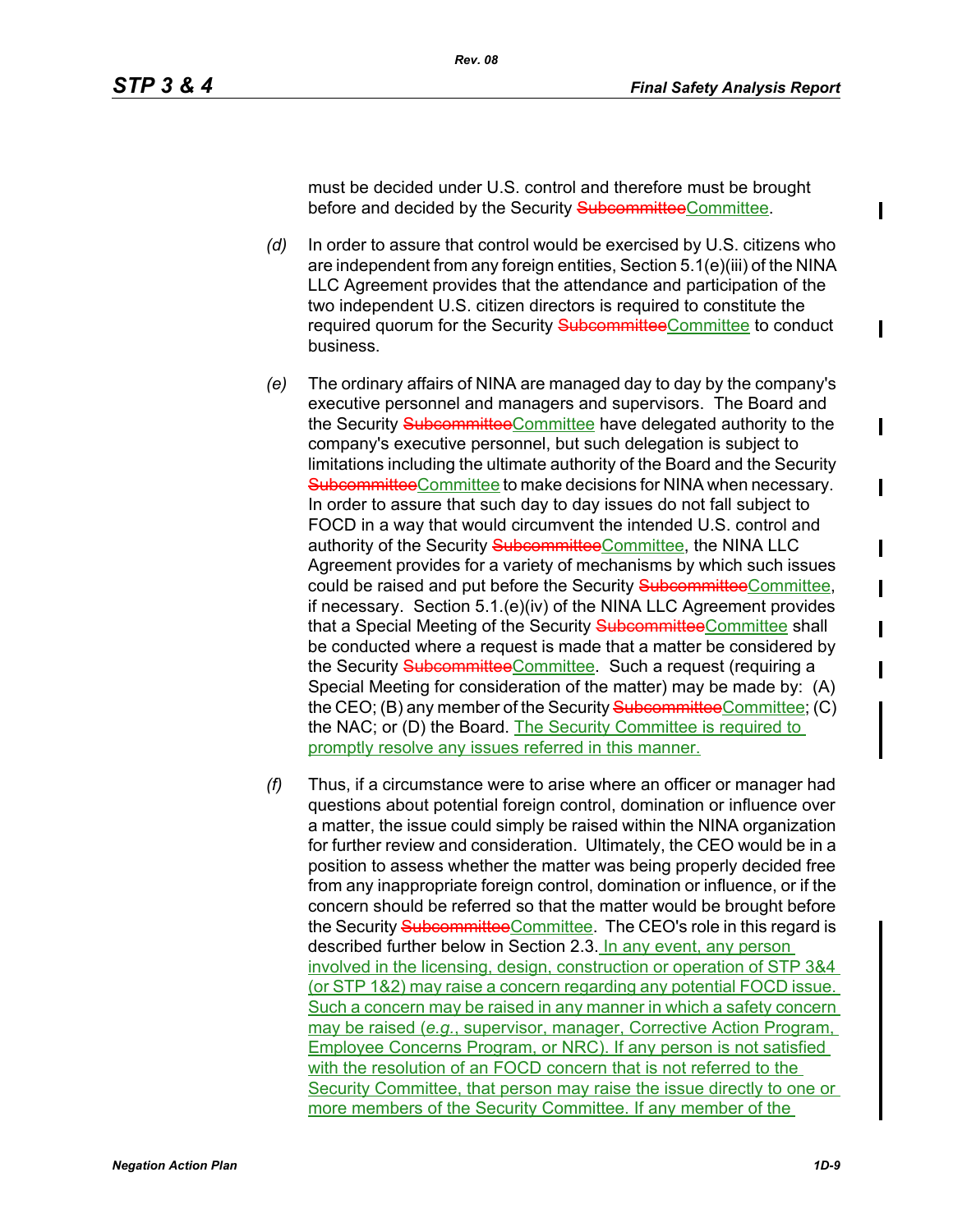Security Committee agrees that the issue should be brought before the Security Committee, a Special Meeting is required.

*(g)* In order to underscore the special role undertaken by the Security SubcommitteeCommittee, the NINA LLC Agreement provides that each member execute a certificate acknowledging the protective measures undertaken by NINA, as reflected in this Plan. The certificate provides as follows:

> By execution of this Certificate, I acknowledge the protective measures that have been taken by Nuclear Innovation North America LLC ("NINA") through adoption and implementation of the provisions of Section 5.1(e) of its Fourth Amended and Restated Limited Liability Company Agreement ("Agreement"), in order to protect against and negate the potential of any foreign ownership, control or domination of NINA within the meaning of 10 CFR 50.38 and Section 103.d of the Atomic Energy Act of 1954, as amended.

> I further acknowledge that the United States Government has placed its reliance on me as a United States citizen to exercise all of the responsibilities provided for in Section 5.1(e) of the Agreement; to assure that members of the NINA Board of Directors, the officers of NINA, and the employees of NINA comply with the provisions of Section 5.1(e) of the Agreement; and to assure that the Nuclear Regulatory Commission is advised of any violation of, attempt to violate, or attempt to circumvent any of the provisions of Section 5.1(e) of the Agreement, of which I am aware.

As noted in Section 1.D.2.2(a) of this Plan above, Section 5.1(e) of the NINA LLC Agreement provides for U.S. control over the nuclear safety, security, and reliability issues that are required to be under U.S. control. Thus, this Certificate assures the U.S. Government that each individual has responsibility for compliance with these requirements.

*(h)* In order to underscore the special role of the CEO and CNO in assisting the Security SubcommitteeCommittee, the NINA LLC Agreement provides that the CEO execute a certificate acknowledging the protective measures undertaken by NINA, as reflected in this Plan. The certificate provides as follows:

> By execution of this Certificate, I acknowledge the protective measures that have been taken by Nuclear Innovation North America LLCC (NINA) through adoption and implementation of the provisions of Section 5.1(e) of its Fourth Amended and Restated Limited Liability Company Agreement ("Agreement"), in order to protect against and negate the potential of any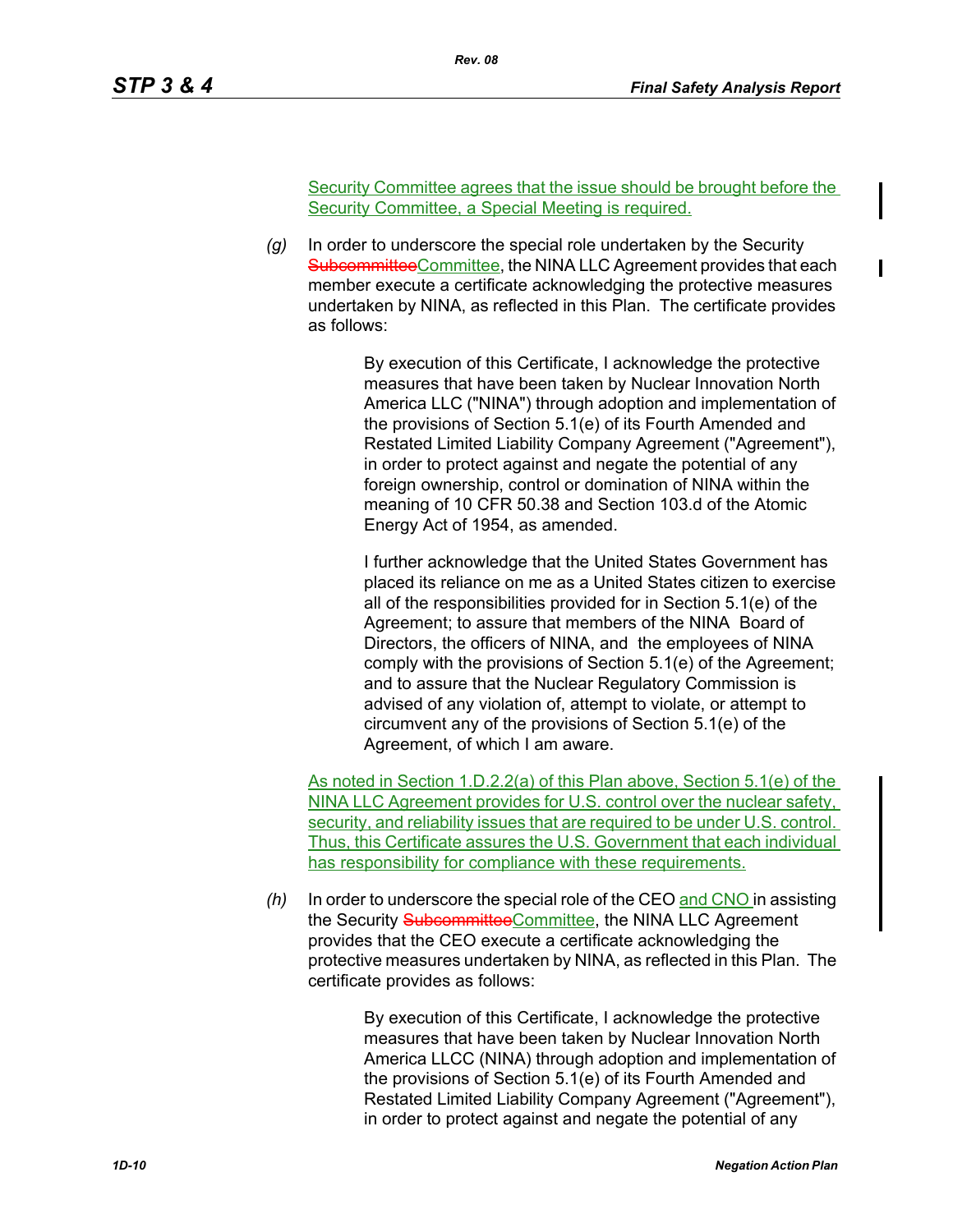foreign ownership, control or domination of NINA within the meaning of Section 103 of the Atomic Energy Act of 1954, as amended.

I further acknowledge that I have a special role to assist in assuring that the Security SubcommitteeCommittee is able to fulfill its responsibilities in accordance with Section 5.1(e) of the Agreement, and acknowledge that the United States Government has placed its reliance on me as a United States citizen to exercise my best efforts to refer matters for consideration by the Security SubcommitteeCommittee, as necessary and appropriate, so that the Security SubcommitteeCommittee can exercise all of the responsibilities provided for in Section 5.1(e) of the Agreement; to assure that members of the NINA Board of Directors, the officers of NINA, and the employees of NINA comply with the provisions of the Section 5.1(e) of the Agreement; and to assure that the Nuclear Regulatory Commission is advised of any violation of, attempt to violate, or attempt to circumvent any of the provisions of Section 5.1(e) of the Agreement, of which I am aware.

*(i)* Until the Security Subcommittee Committee is established, the CEO will perform the functions of the Security **SubcommitteeCommittee**, except the authority to approve a new CEO. In order to underscore the interim role of the CEO in performing the functions of the Security SubcommitteeCommittee, the NINA LLC Agreement provides that the CEO execute a certificate acknowledging the protective measures undertaken by NINA, as reflected in this Plan. The certificate provides as follows:

> By execution of this Certificate, I acknowledge the protective measures that have been taken by Nuclear Innovation North America LLCC (NINA) through adoption and implementation of the provisions of Section 5.1(e) of its Fourth Amended and Restated Limited Liability Company Agreement ("Agreement"), in order to protect against and negate the potential of any foreign ownership, control or domination of NINA within the meaning of Section 103 of the Atomic Energy Act of 1954, as amended. In particular, until the two (2) independent Directors are appointed to form the Security SubcommitteeCommittee, the Chief Executive shall exercise the authority of the Security SubcommitteeCommittee, except for the authority provided for in Section 5.1(d)(ii)(D) which shall be exercised by the Chairman.

> I further acknowledge that the United States Government has placed its reliance on me as a United States citizen to exercise all of the responsibilities provided for in Section 5.1(e) of the

Ι

 $\blacksquare$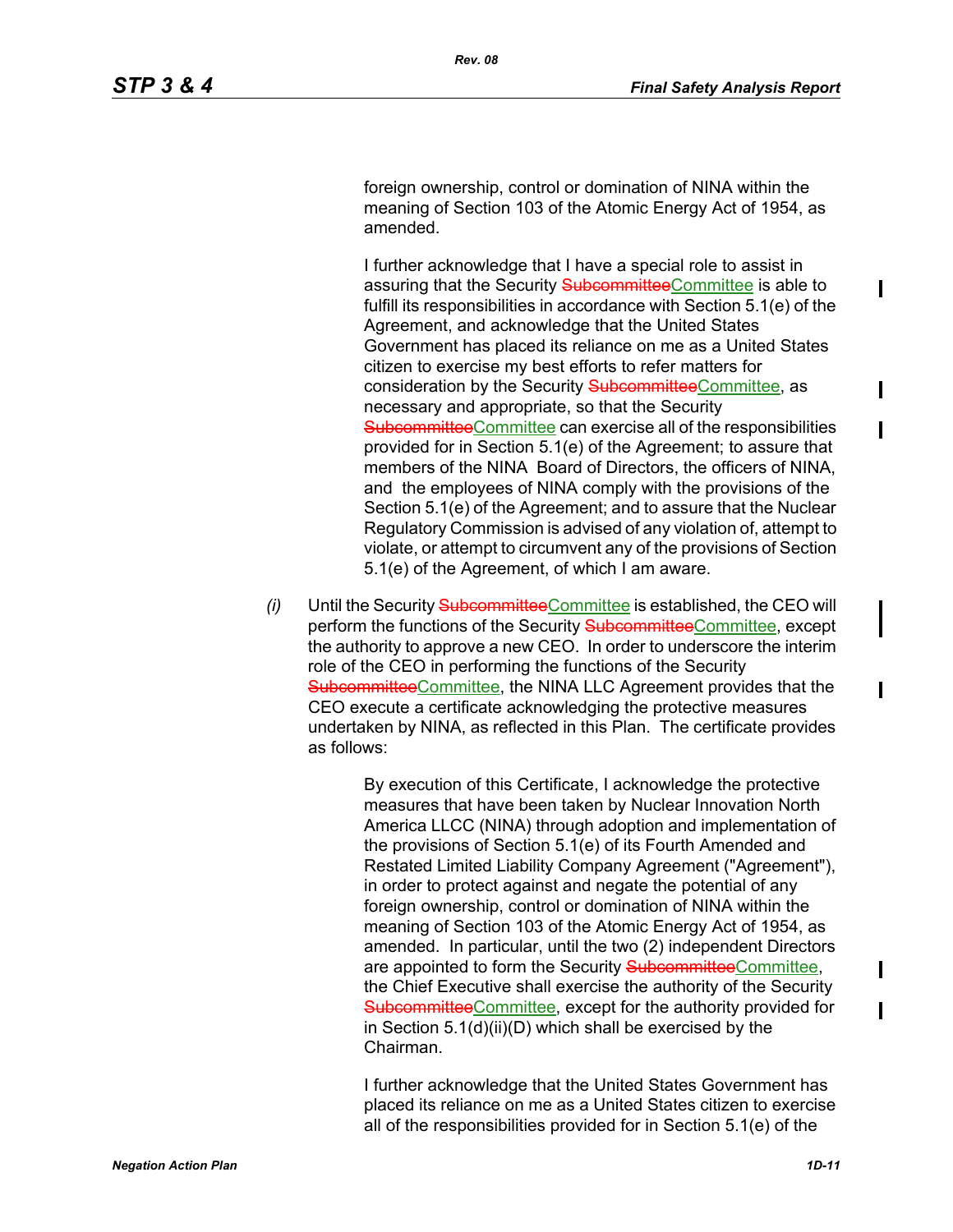Agreement; to assure that members of the NINA Board of Directors, the officers of NINA, and the employees of NINA comply with the provisions of Section 5.1(e) of the Agreement; and to assure that the Nuclear Regulatory Commission is advised of any violation of, attempt to violate, or attempt to circumvent any of the provisions of Section 5.1(e) of the Agreement, of which I am aware.

*(j)* The Security Committee has the authority to conduct audits to ensure that there is no inappropriate foreign control. This includes the authority to obtain direct access to any employee or contractor personnel involved in the licensing, design, construction and/or operation of STP 3&4.

## **1D.2.3 Executive Personnel of NINA**

- *(a)* The CEO of NINA is nominated by the Board, but both NRG Energy, and the Chief Financial Officer is nominated by Toshiba America Nuclear Energy. Given the approximately 90% ownership of NINA by NRG Energy, the NRG Energy Member of the Board of Directors controls the selection of all other officers of NINA. Both the CEO and CNOChief Nuclear Officer (CNO) of NINA, if one is appointed, must be approved by the Security SubcommitteeCommittee in accordance with Section 5.1(f) of the NINA LLC Agreement. The NINA CEO, and anyone acting for the NINA CEO, must be a U.S. citizen. The NINA CNO, if one isappointed, also must be a U.S. citizen.
- *(b)* Section 5.2 of the NINA LLC Agreement provides that, subject to the control of the Board, the CEO and other Executive Personnel shall "have such authority and perform such duties as the Board may delegate to them." To the extent authority regarding the affairs of NINA is further delegated by the Board to the CEO and other executive personnel, the CEO assures that U.S. control is maintained over nuclear safety, security and reliability issues.
- *(c)* NINA programs governing security issues, safeguards information, or access to security information are overseen by U.S. citizen managers who report to the CEO. Access and participation in these programs by foreign persons would be permitted only in full compliance with all program requirements. Oversight of these programs and determinations regarding such requirements are and will be subject to U.S. authority and control, because the CEO exercises management authority over such programs, subject only to the ultimate authority of the Security SubcommitteeCommittee.
- *(d)* In addition, the CNOVice President, Oversight and Regulatory Affairs (VP Oversight) ensures U.S. control and oversight of nuclear safety issues through control of the Quality Assurance (QA) Program. The VP Oversight reports directly to and is responsible to the CEO. Through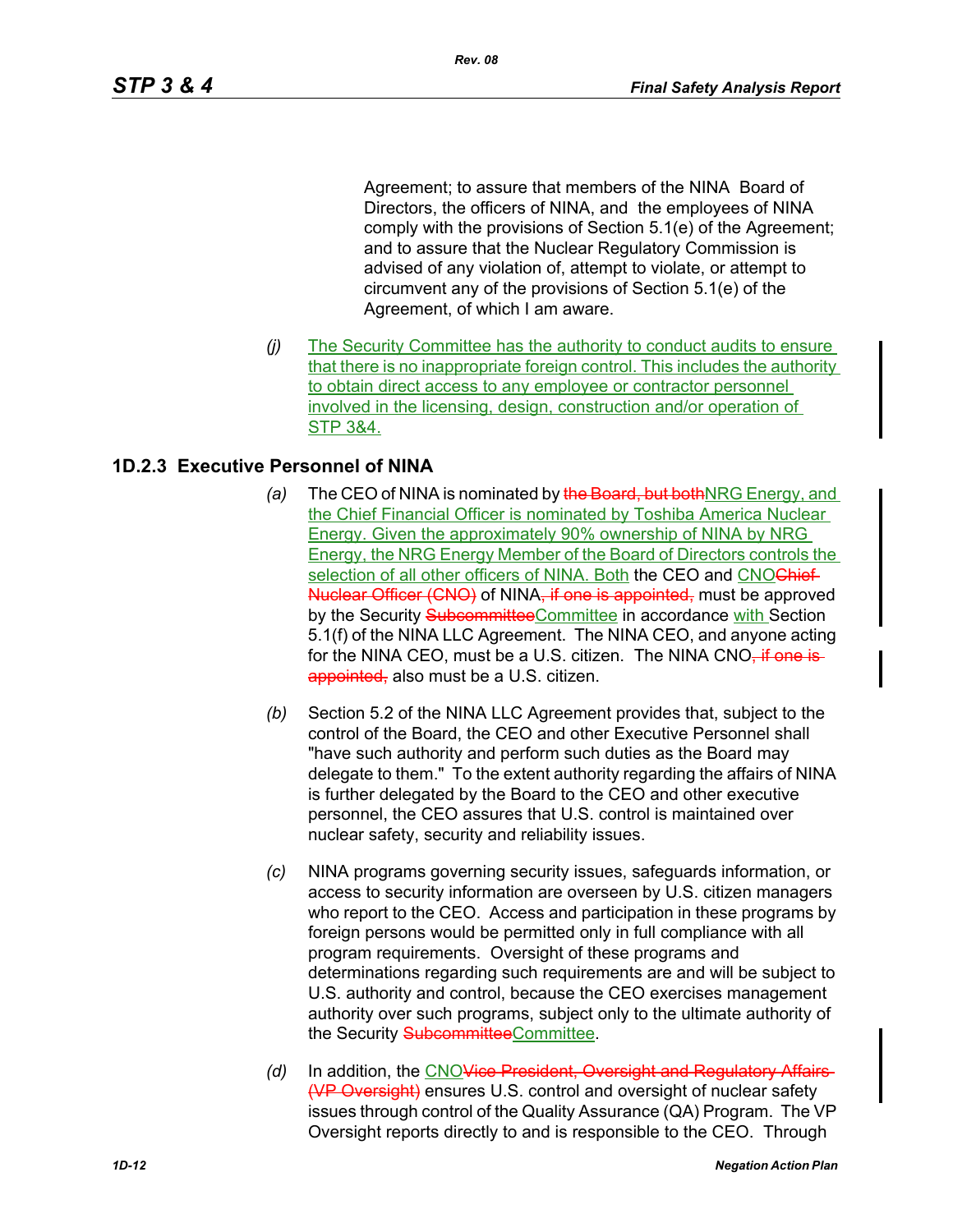QA audits NINA assures that contractors and subcontractors to it and its subsidiaries conduct nuclear safety related activities in accordance with the QA Program, without regard to whether such activities are undertaken by U.S. citizens or by foreign persons, and without regard to whether such activities are performed within the United States or in another country. The requirements of the QA Program assure that all activities are performed consistent with U.S. requirements imposed upon a licensee or applicant for a license. The QA Program also governs activities internal to NINA and its subsidiaries or affiliates. As such, overall control of the QA Program and imposition of QA Program requirements as required by U.S. law and regulation assures that ultimate U.S. control over nuclear safety is maintained without regard to where activities are performed or who performs them.

- *(e)* In the event that any foreign control, domination or influence may be exercised with the potential to disrupt this U.S. control over nuclear safety, security and reliability issues, the NINA CEO would assure U.S. control by taking one or more of the following actions: (1) raising the U.S. control issue with the foreign persons involved and resolving the matter to the satisfaction of the CEO; (2) consulting with the NAC to obtain advice regarding whether or not U.S. control is required and, if so, regarding the appropriate options to consider for resolving the matter consistent with the requirements of the U.S. government; and (3) referring the matter for resolution by the Security SubcommitteeCommittee. If a matter is referred to the Security SubcommitteeCommittee by the NAC or the CEO, Section 5.1(e)(iv) of the NINA LLC Agreement requires that the Security SubcommitteeCommittee conduct a special meetingSpecial Meeting to consider the matter. It is expected that the Security SubcommitteeCommittee would first decide whether or not the matter is one that must be decided under U.S. control and, if so, the Security SubcommitteeCommittee would vote and decide the matter for the NINA Board.
- *(f)* NINA is not aware of any NINA personnel who currently maintain security clearances with the U.S. government, authorizing their access to classified national security information. It is possible that, in the future, NINA may retain services from contract personnel who obtain or maintain security clearances. However, any such security clearances would be maintained through other companies, which maintain and control their programs to assure compliance with applicable U.S. security requirements and restrict access to such information to only those persons who have been specifically cleared by the U.S. government. The actions of the personnel involved and possession and control of such classified information would be controlled by such other companies and their applicable programs. These programs would not be controlled by NINA, but rather the companies that control these programs would be subject to ongoing oversight by the U.S.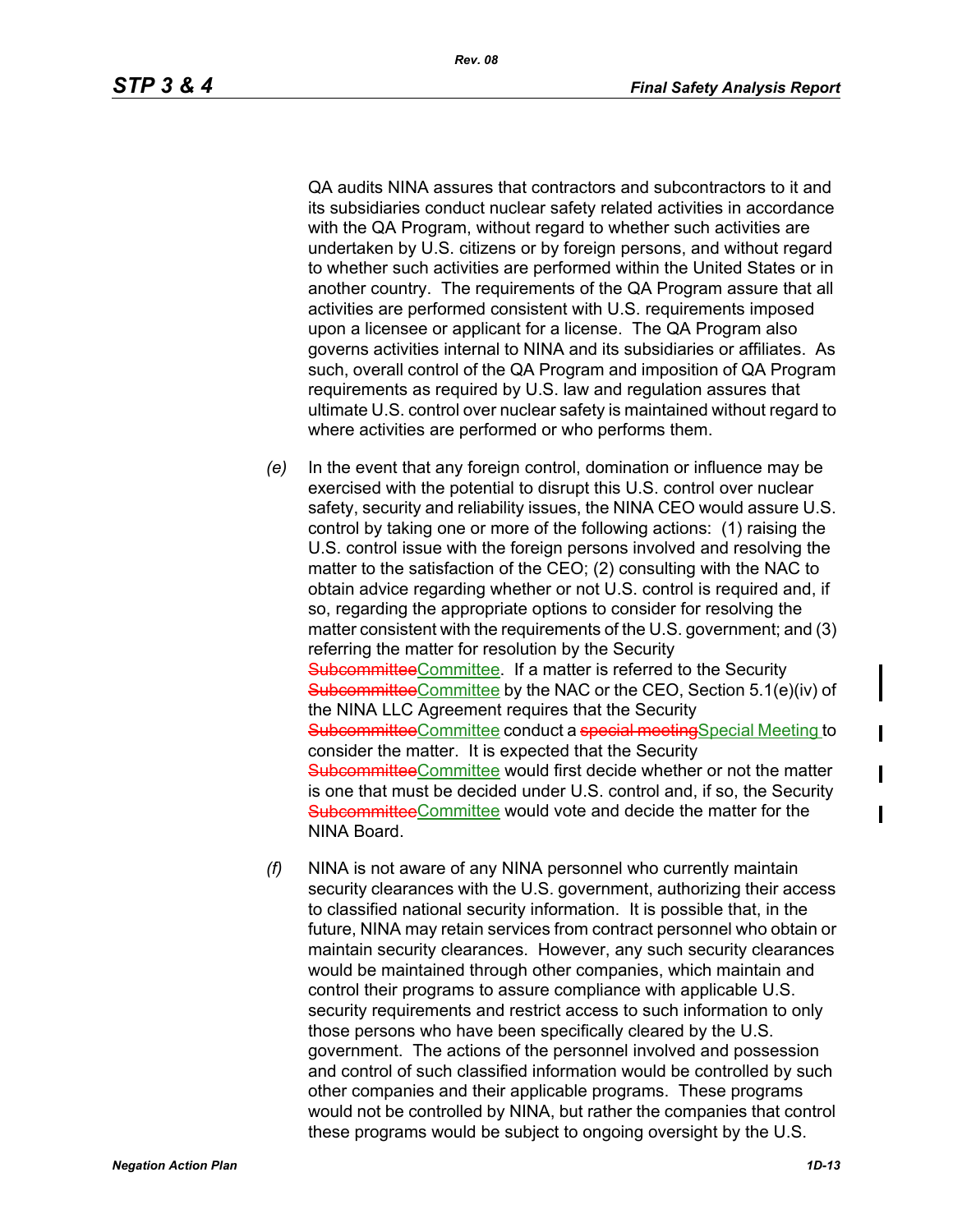government regarding control of these programs free from foreign control, domination or influence. NINA will assure that its personnel comply with all applicable requirements, and it will not provide any directions to its personnel that conflict with their applicable obligations to other companies and their programs regarding such classified information.

*(g)* In the future, if it becomes necessary or desirable for NINA to maintain its own independent Facility Security Clearance for purposes of governing security clearances to be issued to NINA personnel, NINA would undergo appropriate security reviews prior to being given control (as a corporation) over restricted data or classified national security information. NINA would comply with the requirements of the National Industrial Security Operating Manual, DoD 5220.22-M (February 28, 2006), including the specific applicable requirements relating to foreign ownership, control and influence (FOCI) and submission of the required "Certificate Regarding Foreign Interests" using Standard Form 328 (SF 328). Currently, however, NINA does not exercise any control over access to restricted data or classified national security information.

### **1D.2.4 Nuclear Advisory Committee**

- *(a)* NINA has provided for a Nuclear Advisory Committee ("NAC") pursuant to Section 5.1(f) of the NINA LLC Agreement. The NAC will be established prior to any pouring of safety related concrete for STP 3 & 4. The NAC members serve in a non-voting capacity to provide transparency to the NRC and other U.S. governmental authorities regarding FOCD matters impacting NINA. The NAC members serve two year terms and may be reappointed by the Board. Since NRG Energy owns approximately 90% of NINA, the NRG Energy Member of the Board controls the selection and reappointment of the members of the NAC. In addition to routine advice to NINA and/or STPNOC (*e.g.*, during operations), the NAC members prepare an annual report to the Board advising on whether NINA is subject to FOCD and whether the Security SubcommitteeCommittee has been able to exercise its decision-making authority. The NAC also advises whether additional measures should be taken to ensure that NINA and its subsidiaries are in compliance with U.S. laws and regulations regarding FOCD. Thesereports are available for inspection by The CNO shall assure that copies of these reports are submitted to the U.S. Nuclear Regulatory Commission.
- *(b)* NINA will adopt a Charter for the NAC, and the Charter itself will be reviewed from time to time to include revisions and improvements upon the advice of the NAC. The principal purposes of the NAC are to:
	- **Provide transparency to the U.S. Nuclear Regulatory Commission** and other U.S. government authorities regarding the implementation of the provisions of Section 5.1(e) of the NINA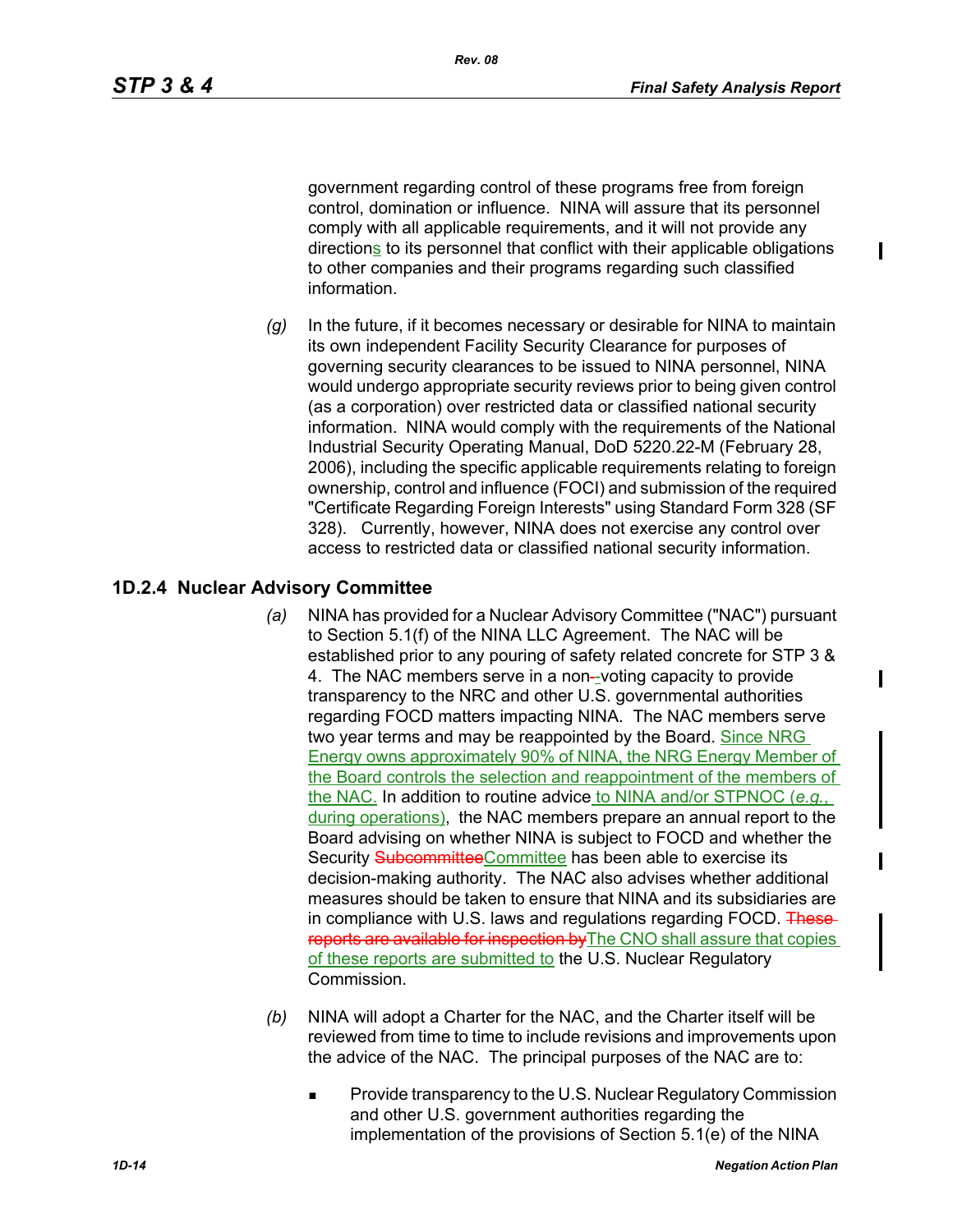I

LLC Agreement providing for authority of the Security SubcommitteeCommittee over certain matters in order to protect against and negate the potential for any foreign ownership, control or domination of NINA within the within the meaning of 10 CFR 50.38 and Section 103.d of the Act. This includes not only NINA's activities as the licensee responsible for construction, but also the activities of NINA 3 and NINA 4 as owner licensees, including the role of NINA 3 and NINA 4 with respect to the activities of STPNOC as the operating licensee.

- **Advise and make recommendations to the Board whether** measures additional to those already in place should be taken to ensure that: (i) NINA is in compliance with U.S. laws and regulations regarding foreign ownership, control, domination or influence including those related to non-proliferation and fuel cycle matters, and (ii) action by a foreign government or foreign corporation could not adversely affect or interfere with the reliable and safe operations of the nuclear assets of NINA, its subsidiaries, and affiliates ("(i)" and "(ii)" collectively, the "FOCD Matters"), and to provide reports and supporting documentation to the Board relating to such FOCD Matters on at least an annual basis, no later than November 30 of each year. A copy of this report is also provided to the CEO of STPNOC.
- *(c)* The NAC provides ongoing independent assessment of FOCD matters and provides advice to the CEO and the Board regarding FOCD matters. The NAC is available for consultations with the NINA CEO, the STPNOC CEO, or the NINA Security SubcommitteeCommittee members at any time. However, the NAC also conducts regularly scheduled meetings not less frequently than quarterly. On an ongoing basis, the NAC will report any concerns regarding FOCD matters to the CEO and Security Committee in a timely manner.
- *(d)* The NAC members will beare selected based upon their having substantial expertise in security and nuclear safety matters and ability to serve as a valuable resource to NINA and its senior management in assuring compliance with FOCD requirements.

#### **1D.2.5 NINA's Role as Licensee Responsible for Design and Construction**

- *(a)* NINA will be the licensee responsible for the design and construction of STP 3 & 4, which will be owned by CPS, NINA 3, and NINA 4. NINA 3 and NINA 4 are entities that are and will be owned and controlled by NINA through its intermediary holding company subsidiaries.
- *(b)* NINA will perform its role pursuant to a licensing, design and construction services agreement with NINA 3 and NINA 4. The licensing, design and construction services agreement will clearly delineate NINA's authority with respect to design and construction, the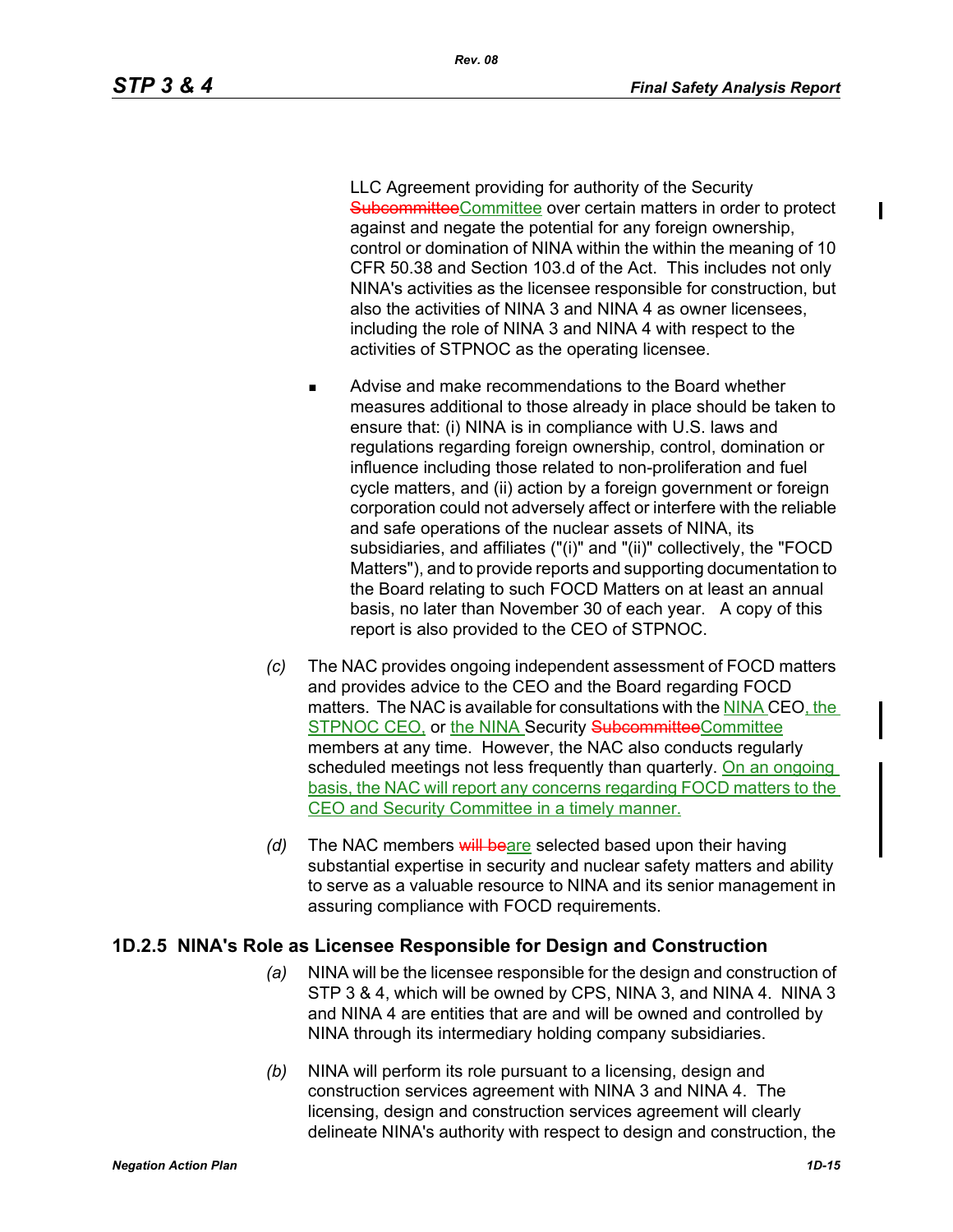authority of NINA 3 and NINA 4 with respect to financial decisions, and the obligation of NINA 3 and NINA 4 to pay for the costs of construction. Significantly, these terms will make clear that NINA, as the licensee responsible for design and construction, will have sole authority to make all decisions and to take all actions necessary or useful, with respect to, *inter alia,* the following:

Any matter relating to nuclear safety, security or reliability, including, but not limited to, the following matters:

- (i) Implementation or compliance with any NRC generic letter, bulletin, order, confirmatory order or similar requirement issued by the NRC;
- (ii) Prevention or mitigation of a nuclear event or incident or the unauthorized release of radioactive material;
- (iii) Placement or restoration of the plant in a safe condition following any nuclear event or incident;
- (iv) Compliance with the Atomic Energy Act of 1954 (as in effect from time to time), the Energy Reorganization Act of 1974 (as in effect from time to time), or any NRC rule;
- (v) The obtaining of, or compliance with, a specific license issued by the NRC and its technical specifications;
- (vi) Conformance with a specific Final Safety Analysis Report, or other licensing basis document; and
- (vii) Implementation of security plans and procedures, control of security information, control of special nuclear material, administration of access to controlled security information, and compliance with government clearance requirements regarding access to Restricted Data.
- *(c)* The above list of matters over which NINA will have sole authority has been formulated in the context of operating reactors, and therefore, some of the above matters may not have full applicability to the construction of STP 3&4. However, the full range of matters is included so as to assure clarity as to NINA's authority as the licensee organization singularly responsible for direction of the design and construction of the proposed plant until such authority is transitioned to STPNOC.
- *(d)* In order to provide greater visibility to management regarding FOCD issues, and the capability of trending FOCD issues, the Corrective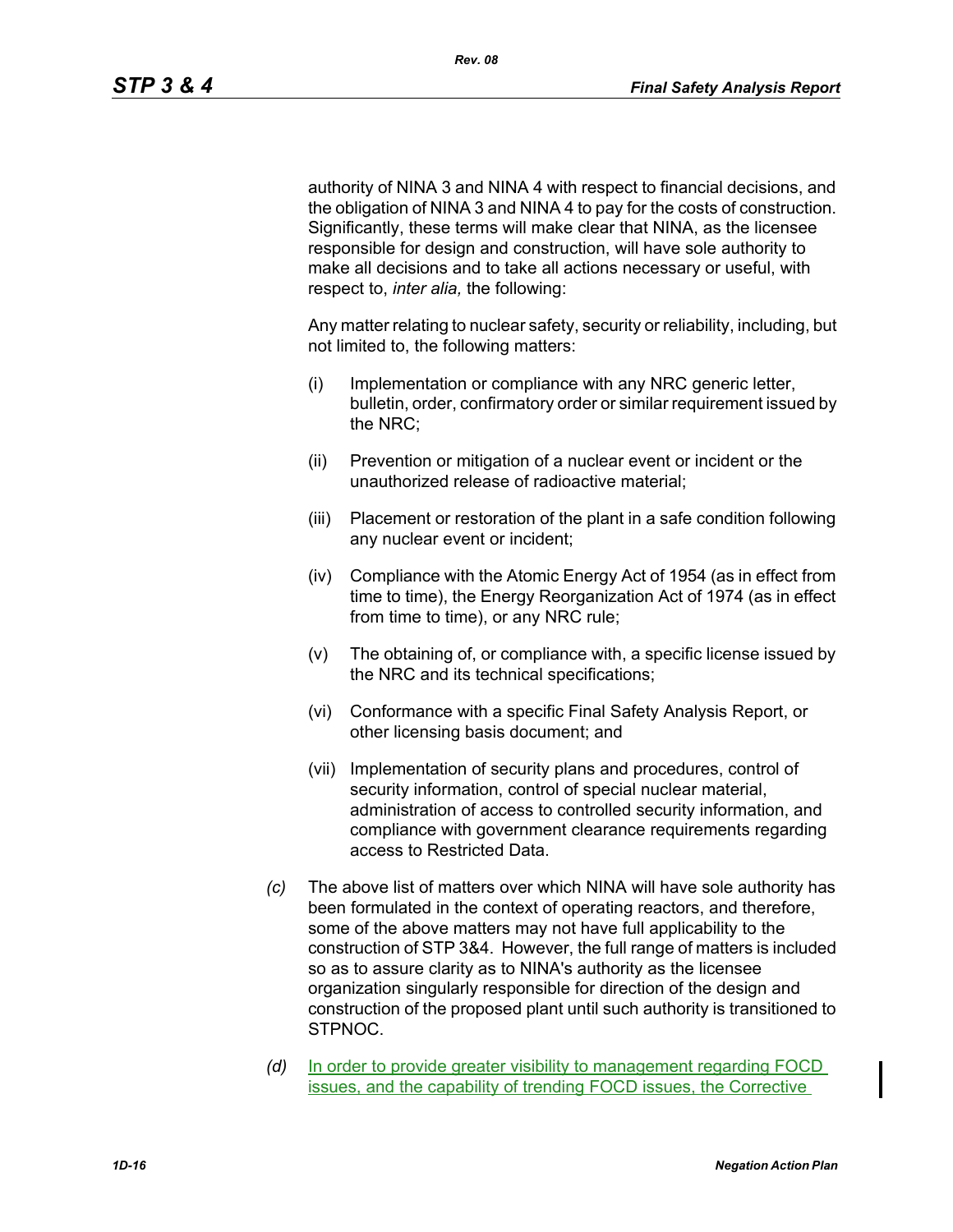Action Program will include a code for identifying any issue that involves potential FOCD concerns.

*(e)* NINA will assure that the United States Department of Energy, or other agency of the U.S. Government, will either quarantee the loans or loan the funding for at least 50% of the construction funding to be provided through loans. In addition, NINA will assure that U.S. sources will provide at least 50% of the total funding expended to complete construction, whether from loans or from equity contributions.

## **1D.3 Governance of STP Nuclear Operating Company**

## **1D.3.1 STPNOC Board of Directors**

- *(a)* STPNOC is a not for profit Texas corporation that is controlled by a board of four directors, three members of which are appointed by-the Austin, CPS Energy, and NRG South Texas LP, an indirect wholly owned subsidiary of NRG Energy. These three directors choose the fourth director, who then also serves as the CEO of STPNOC. Austin and CPS Energy are governmental organizations in the State of Texas that are controlled by city councils elected by the citizens of these U.S. cities. NRG Energy is a publicly traded, widely held U.S. corporation, and it is not under FOCD.
- *(b)* Pursuant to Article VI of STPNOC's Restated Articles of Incorporation, Austin, CPS Energy and NRG South Texas LP appoint the three "Participant Directors" of STPNOC. Notably, NRG South Texas LP is the successor to "Texas Genco LP," which is the entity named in the Restated Articles of Incorporation dated April 27, 2005. The three Participant Directors elect a fourth CEO/Director by a unanimous vote of all three. As such, all of the STPNOC directors currently are U.S. citizens appointed by organizations that are under U.S. control. The STPNOC directors control STPNOC pursuant to Article V of the Restated Articles of Incorporation, which provides that STPNOC "is to have no members," i.e., it has no owners, but rather "its affairs are managed by a Board of Directors."
- *(c)* STPNOC is subject to U.S. control, and it will exercise authority over nuclear safety and security matters free from any potential for foreign domination or control over its decision making in any area of concern to the NRC under 10 CFR 50.38 and Section 103.d of the Act. In particular, STPNOC is and will remain free from any foreign control or domination with regard to security matters, and STPNOC is subject to ongoing U.S. government oversight regarding foreign ownership, control or influence.
- *(d)* STPNOC maintains a Facility Security Clearance, and it has individual employees who maintain U.S. government security clearances. In connection with ongoing oversight of these security clearances,

 $\mathbf I$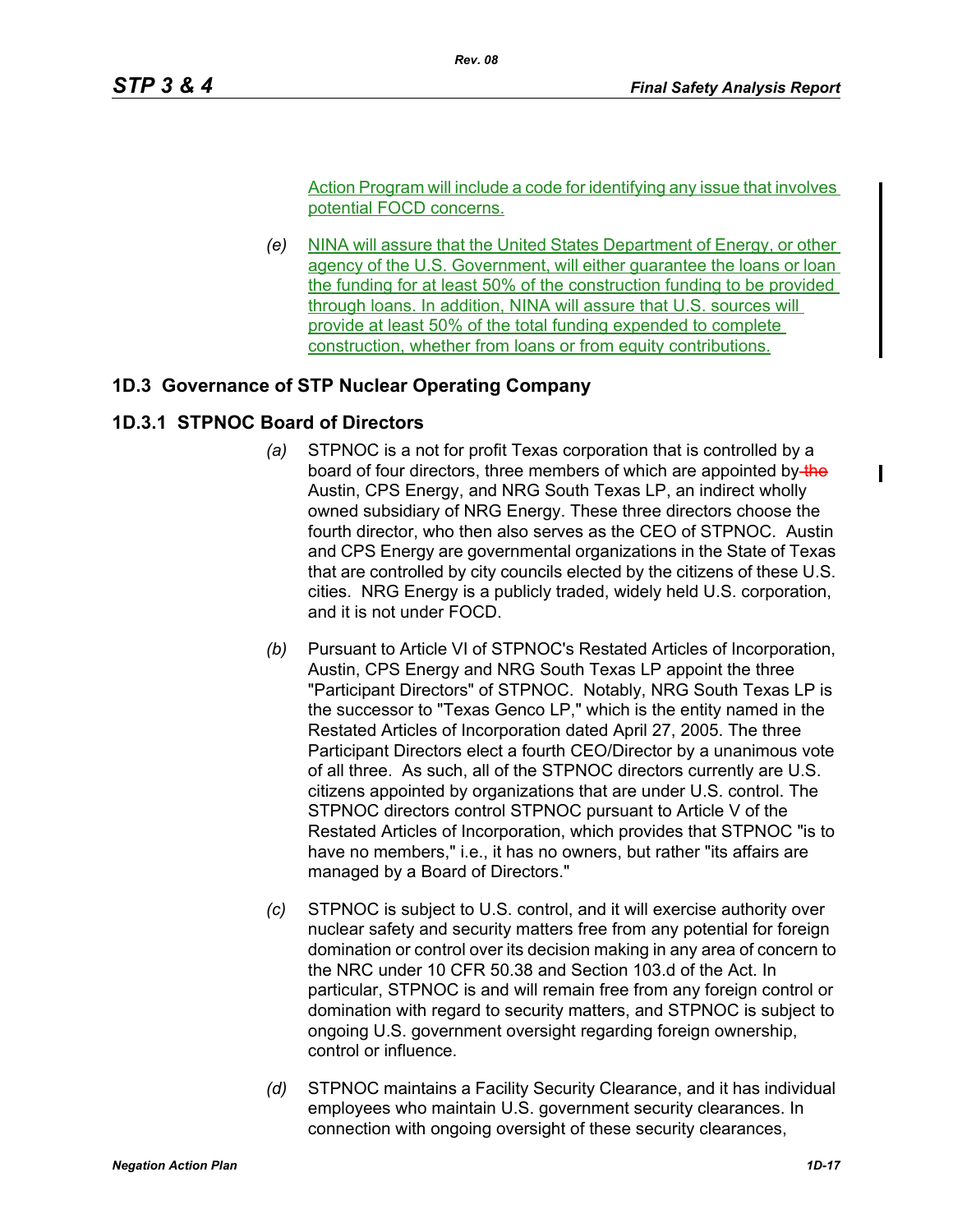STPNOC periodically updates a "Certificate Regarding Foreign Interests" using Standard Form 328 (SF 328), which provides for disclosures regarding potential foreign ownership, control or influence.

- *(e)* The SF 328 includes various questions regarding a range of potential areas of foreign influence, including debt, foreign source income, foreign directors and executive personnel, contracts and agreements with foreigners, *etc*. Material changes to answers to any questions in the SF 328 are reported to NRC in accordance with 10 CFR 95.17(a)(1). Submittals to U.S. government security officials include the Department of Energy's forms identifying owners, officers, directors and executive personnel (OODEPs), and their citizenship. These OODEPs are submitted and periodically updated for STPNOC, as well as Austin, CPS Energy and the NRG Energy entities in the chain of control of NRG South Texas LP. Austin, CPS Energy and NRG South Texas LP do not "own" STPNOC, but they are treated like owners in connection with the government's security reviews, because they have the right to appoint the STPNOC Participant Directors.
- *(f)* Notably, neither NINA 3 nor NINA 4 has any rights regarding the appointment of the directors of STPNOC. If NINA 3 and/or NINA 4 acquired rights regarding appointment of directors in connection with their ownership interest in STP 3&4, any such rights would be subject to NRC notice and review requirements, *e.g.*, RIS 2000-01. Moreover, to the extent that NINA, NINA 3 and/or NINA 4 might be in a position to control or influence the STPNOC Board, their role with respect to nuclear safety, security or reliability matters is circumscribed by the negation measures described in Section 2.0 of this Plan, including the authority of the Security SubcommitteeCommittee and the oversight of the Nuclear Advisory Committee to assure that potential FOCD is negated.

## **1D.3.2 South Texas Project Owners Committee and Operating Agreement**

- *(a)* The owner licensees for STP 3&4 (CPS Energy, NINA 3, and NINA 4) are members of the South Texas Project Owners Committee, and they have certain rights and decision making authority regarding financial and other matters pursuant to the terms of the Amended and Restated Participation Agreement effective November 17, 1997 (the "Participation Agreement"). As owners of South Texas Project, Units 1 and 2 (STP 1&2), Austin, CPS Energy and NRG South Texas LP are also members of the Owners Committee. Austin, CPS Energy and NRG South Texas LP have certain rights and decision making authority as part of the Owners Committee regarding both STP 1&2 matters and matters common to STP 1&2 and STP 3&4.
- *(b)* The matters to be addressed by the Owners Committee are specified in Section 9.3 of the Participation Agreement, which provides for certain administrative oversight of the South Texas Project by the Owners

ı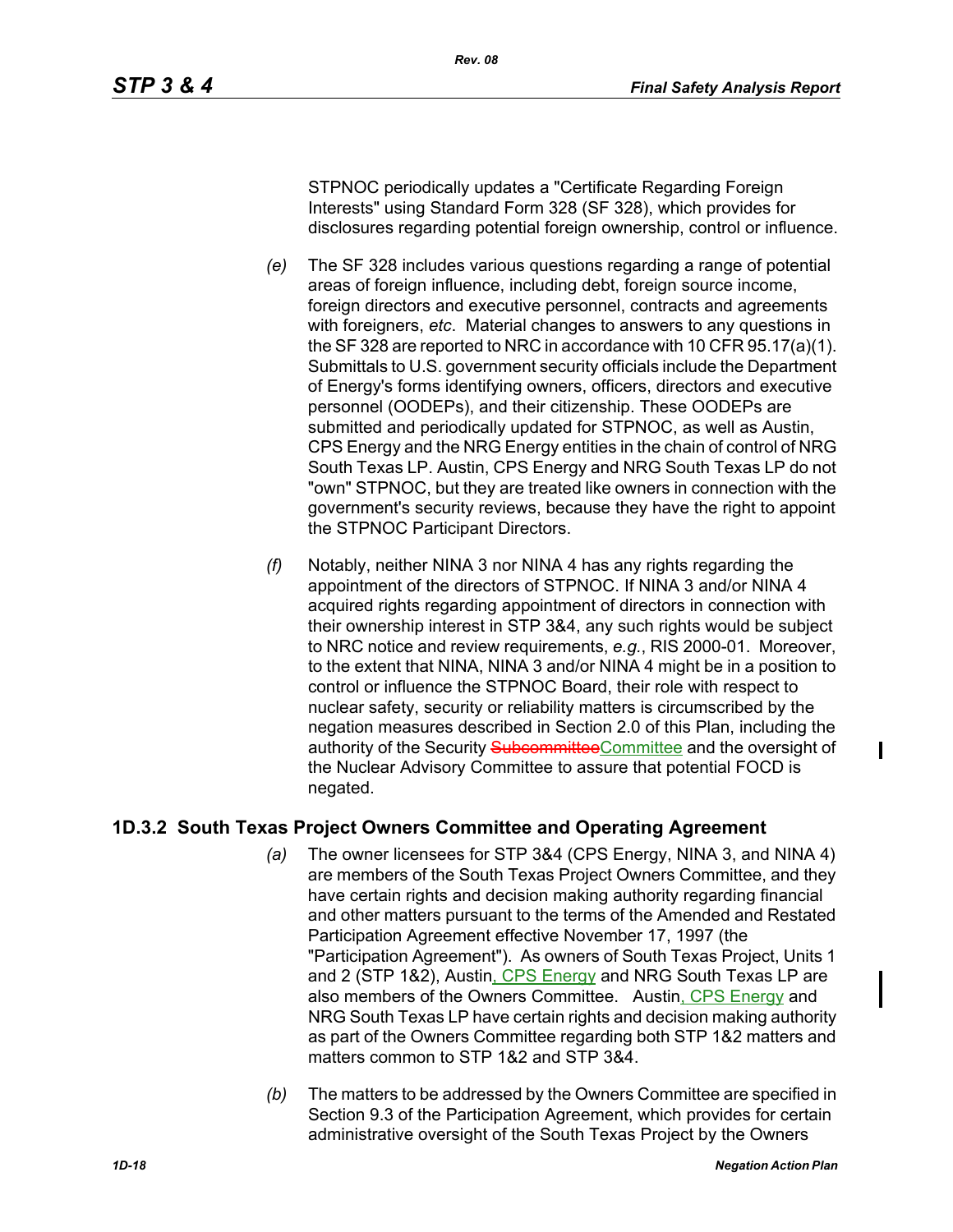$\blacksquare$ 

Committee. To the extent that NINA, NINA 3 and/or NINA 4 may be in a position to indirectly control or influence STPNOC through the participation of NINA 3 and/or NINA 4 in the Owners' Committee, their role with respect to nuclear safety, security or reliability matters is circumscribed by the negation measures described in Section 2.0 of this Plan, including the authority of the Security SubcommitteeCommittee and the oversight of the NAC to assure that potential FOCD is negated. Thus, if the Owners Committee were to make decisions influencing or implicating nuclear safety, security or reliability issues, then the rights of NINA 3 and/or NINA 4 as part of the Owners Committee would be exercised under U.S. control as provided for in Section 2.0 of this Plan. Moreover, under the terms of the Operating Agreement described further below, STPNOC itself has specific authority that would negate such influence.

- *(c)* Significantly, STPNOC is to be the licensee responsible for operation pursuant to the STP 3&4 licenses. STPNOC has entered into the South Texas Project Operating Agreement dated effective November 17, 1997 (the "Operating Agreement"), and this Operating Agreement governs the terms of its operation of all nuclear generating units at the South Texas Project. Pursuant to the terms of Section 2.1 of the Operating Agreement, STPNOC is granted all requisite authority to exercise its responsibilities as the operating licensee, including having "sole authority" in order "to make all decisions to protect public health and safety as required by the Operating Licenses and applicable laws and regulations and as are necessary to comply with applicable laws and regulations." These provisions assure STPNOC control, and therefore "U.S. control," over nuclear safety, security and reliability matters within the meaning of 10 CFR 50.38 and Section 103.d of the Act.
- *(d)* As such, throughout the operation of STP 3&4, STPNOC will have sole responsibility with respect to matters involving nuclear safety, security or reliability, including compliance with all NRC nuclear safety and security requirements (STPNOC's "Sole Authority"). This includes denying unauthorized persons access to security information and assuring compliance with U.S. government requirements governing access to restricted data.

# **1D.4 Summary**

*(a)* This Plan includes a robust set of mechanisms that provide defense in depth to assure that NINA and its licensee subsidiaries, as well as STPNOC, are governed through U.S. control over nuclear safety, security and reliability matters, so that no such entity either is or is expected in the future to be under FOCD within the meaning of 10 CFR 50.38 and Section 103.d of the Act. Under the terms of the NINA LLC Agreement, the ultimate decision making authority of NINA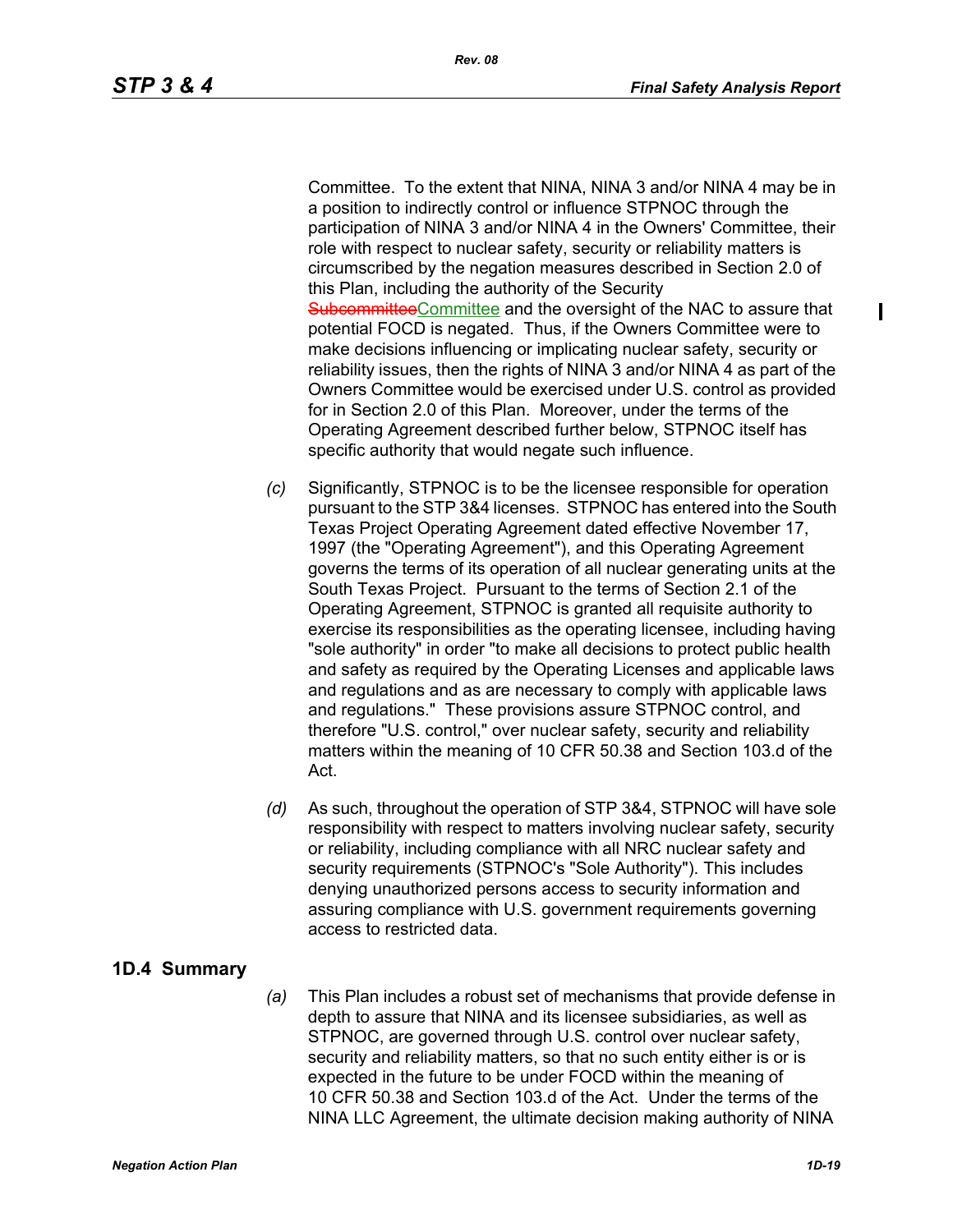regarding nuclear safety, security and reliability matters has been delegated to the Security SubcommitteeCommittee, which itself is controlled by independent U.S. citizen directors.

- *(b)* STP 3&4 will be operated by STPNOC, a company that is under U.S. control. In addition, STP 3&4 will be owned 7.625% by CPS Energy, and 92.375% by NINA. NINA will assure that it is at all times at least-10% owned by U.S. owners. As such, indirect foreign ownership of STP 3&4 will at all times be less than 85%.NRG Energy owns approximately 90% of NINA, which under the NINA governance gives the NRG Energy Member on the NINA Board of Directors both a majority and supermajority of the votes for matters decided by the NINA Board, including the selection of independent Directors and the NINA CEO and CNO. The NINA CEO and CNO are required to be U.S. citizens who assure that U.S. control is exercised over the management of NINA.
- *(c)* Recognizing that day to day decision making is delegated to executive personnel, the Plan contemplates that a U.S. citizen CEO of NINA will assure U.S. control over matters that require U.S. control. The Plan includes a requirement that the CEO acknowledge a special duty to the U.S. government. In addition, the appointment of any successor CEO must be approved by the Security SubcommitteeCommittee, which provides additional assurance that the CEO will function as part of the team of U.S. citizens exercising a special duty to the U.S. government to assure compliance with respect to FOCD matters. Significantly, the CEO has access to the expert advice and resources of the NAC and has been given specific authority to refer a matter to the Security SubcommitteeCommittee, requiring that the Security SubcommitteeCommittee consider the matter in a Special Meeting. In addition, if any person is not satisfied with the resolution of an FOCD concern that is not referred to the Security Committee, that person may raise the issue directly to one or more members of the Security Committee. If any member of the Security Committee agrees that the issue should be brought before the Security Committee, a Special Meeting is required. This assures that even though matters may be delegated to executive personnel, influence over delegated matters cannot be used to circumvent the requirement for U.S. control and the ultimate authority of the Security SubcommitteeCommittee.
- *(d)* In addition, STPNOC will be the licensee responsible for the operation of STP 3&4. STPNOC is a U.S. company that is under U.S. control. Operation of STP 3&4 is subject to the Sole Authority of STPNOC, as necessary to assure that such operation is not subject to FOCD within the meaning of 10 CFR 50.38 and Section 103.d of the Act. To the extent that NINA, NINA 3 and/or NINA 4 might be able to exercise control or influence over STPNOC, the potential for foreign control, domination or influence over STPNOC regarding nuclear safety,

 $\overline{\phantom{a}}$